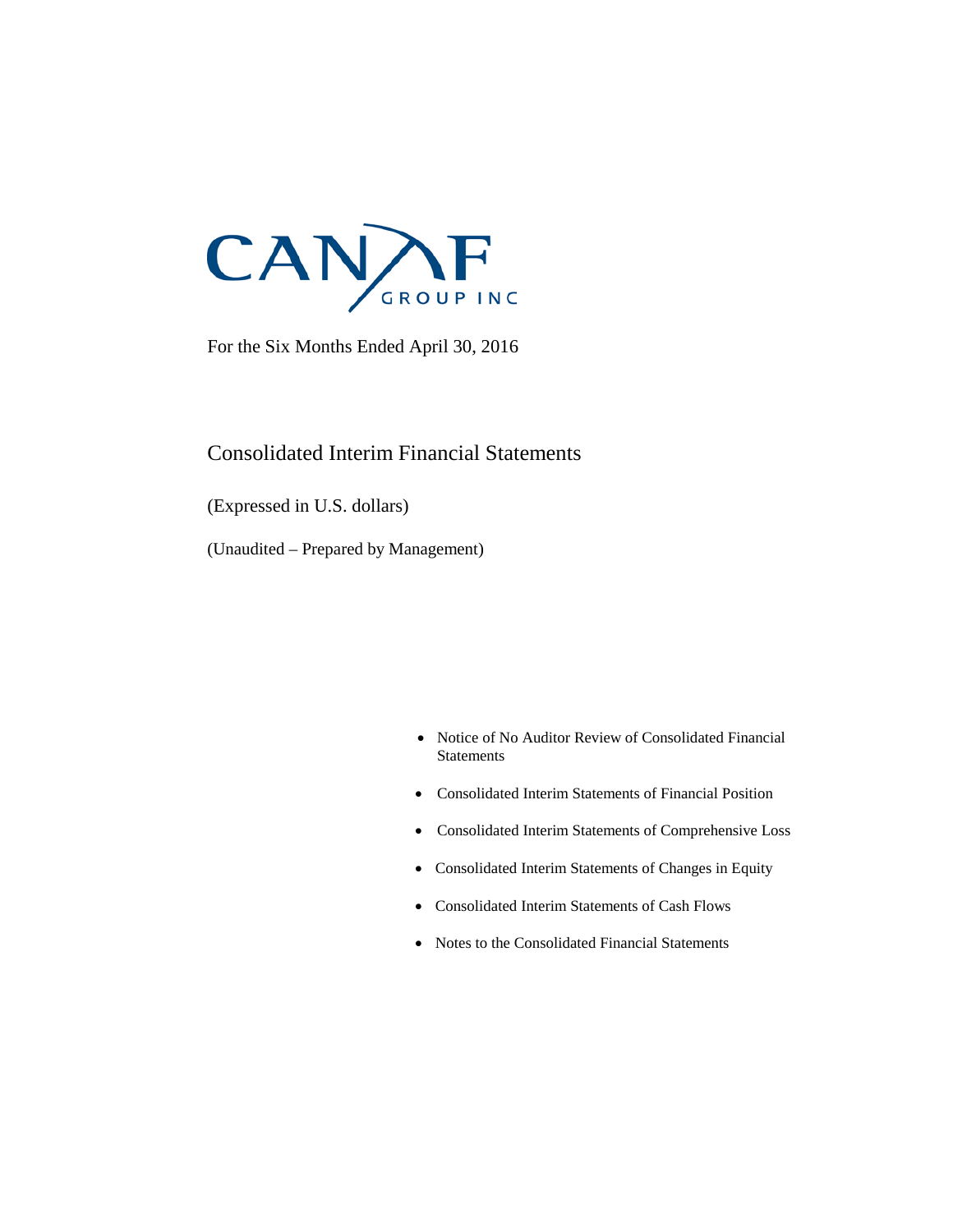#### **NOTICE OF NO AUDITOR REVIEW OF CONSOLIDATED INTERIM FINANCIAL STATEMENTS**

Under National Instrument 51-102, Part 4, subsection 4.3(3), if an auditor has not performed a review of the consolidated interim financial statements, they must be accompanied by a notice indicating that the financial statements have not been reviewed by an auditor.

The accompanying unaudited consolidated interim financial statements of Canaf Group Inc. for the period ended April 30, 2016 have been prepared by management and approved by the Audit Committee and the Board of Directors of the Company and are the responsibility of the Company's management.

The Company's independent auditor has not performed a review of these consolidated interim financial statements in accordance with the standards established by the Canadian Institute of Chartered Accountants for a review of consolidated interim financial statements by an entity's auditor.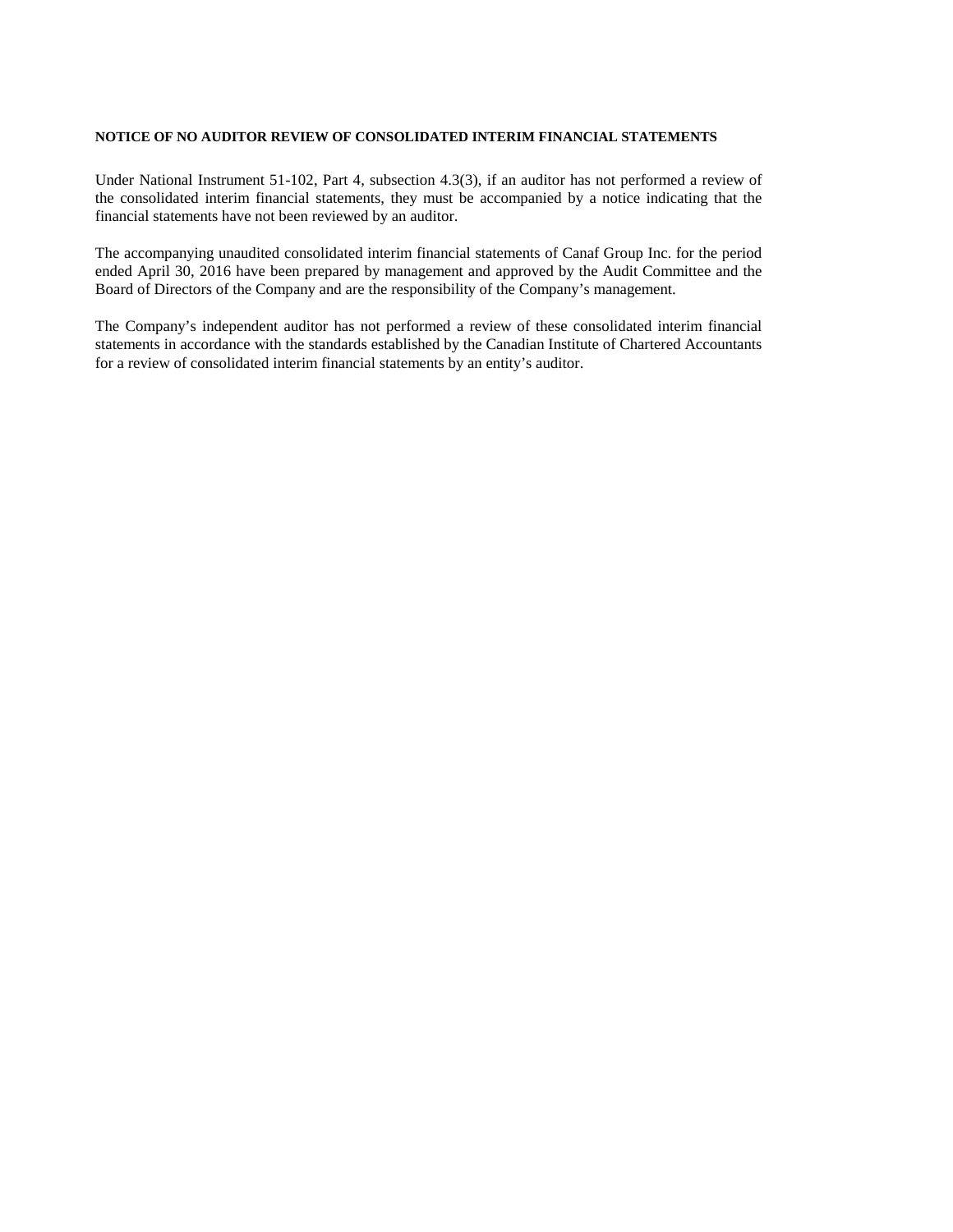### Consolidated Interim Statements of Financial Position

(Expressed in U.S. Dollars)

(Unaudited)

|                                        | Note  | April 30,<br>2016<br>\$ | October 31,<br>2015<br>\$ |
|----------------------------------------|-------|-------------------------|---------------------------|
| $\sqrt{2}$<br><b>ASSETS</b>            |       |                         |                           |
| <b>CURRENT</b>                         |       |                         |                           |
| Cash                                   |       | 762,969                 | 881,322                   |
| <b>Trade Receivables</b>               | 15    | 302,375                 | 694,907                   |
| <b>Sales Tax Receivable</b>            | 5     | 4,592                   | 22,121                    |
| Inventories                            | 6     | 359,863                 | 512,000                   |
| Prepaid Expense and Deposits           |       | 28,818                  | 26,761                    |
| NON-CURRENT                            |       | 1,458,617               | 2,137,111                 |
| Property, Plant and Equipment          | 7     | 1,187,929               | 1,375,113                 |
| Intangible                             | 2(g)  | 1                       | 1                         |
|                                        |       | 2,646,547               | 3,512,225                 |
| <b>LIABILITIES</b>                     |       |                         |                           |
| <b>CURRENT</b>                         |       |                         |                           |
| Trade and Other Payables               | $8\,$ | 415,720                 | 761,276                   |
| Sales Tax Payable                      |       | 9,909                   |                           |
| Income Taxes Payable                   |       | 43,196                  | 49,515                    |
| <b>Current Portion of Bank Loan</b>    | 9     | 166,390                 | 341,278                   |
|                                        |       | 635,215                 | 1,152,069                 |
| NON-CURRENT                            |       |                         |                           |
| <b>Bank Loan</b>                       | 9     | 630,623                 | 608,859                   |
| Deferred Tax Liability                 |       | 151,456                 | 120,258                   |
|                                        |       | 1,417,294               | 1,881,186                 |
| <b>SHAREHOLDERS' EQUITY</b>            |       |                         |                           |
| Share Capital                          | 10    | 8,079,463               | 8,079,463                 |
| Accumulated Other Comprehensive Loss - |       |                         |                           |
| Foreign Currency Translation Reserve   |       | (1,444,496)             | (1,378,574)               |
| Deficit                                |       | (5,405,714)             | (5,069,850)               |
|                                        |       | 1,229,253               | 1,631,039                 |
|                                        |       | 2,646,547               | 3,512,225                 |

Nature of Operations (Note 1) Economic Dependence (Note 15) Commitment (Note 16) Segment Information (Note 17)

The accompanying notes are an integral part of the consolidated financial statements.

Approved on Behalf of the Board:

"Christoper Way" "Christopher Way, Director" ("Kevin Corrigan" ("Kevin Corrigan" ("Kevin Corrigan" ("Kevin Corrigan" ("Kevin Corrigan" ("Kevin Corrigan" ("Kevin Corrigan" ("Kevin Corrigan" ("Kevin Corrigan" ("Kevin Corriga Christopher Way, Director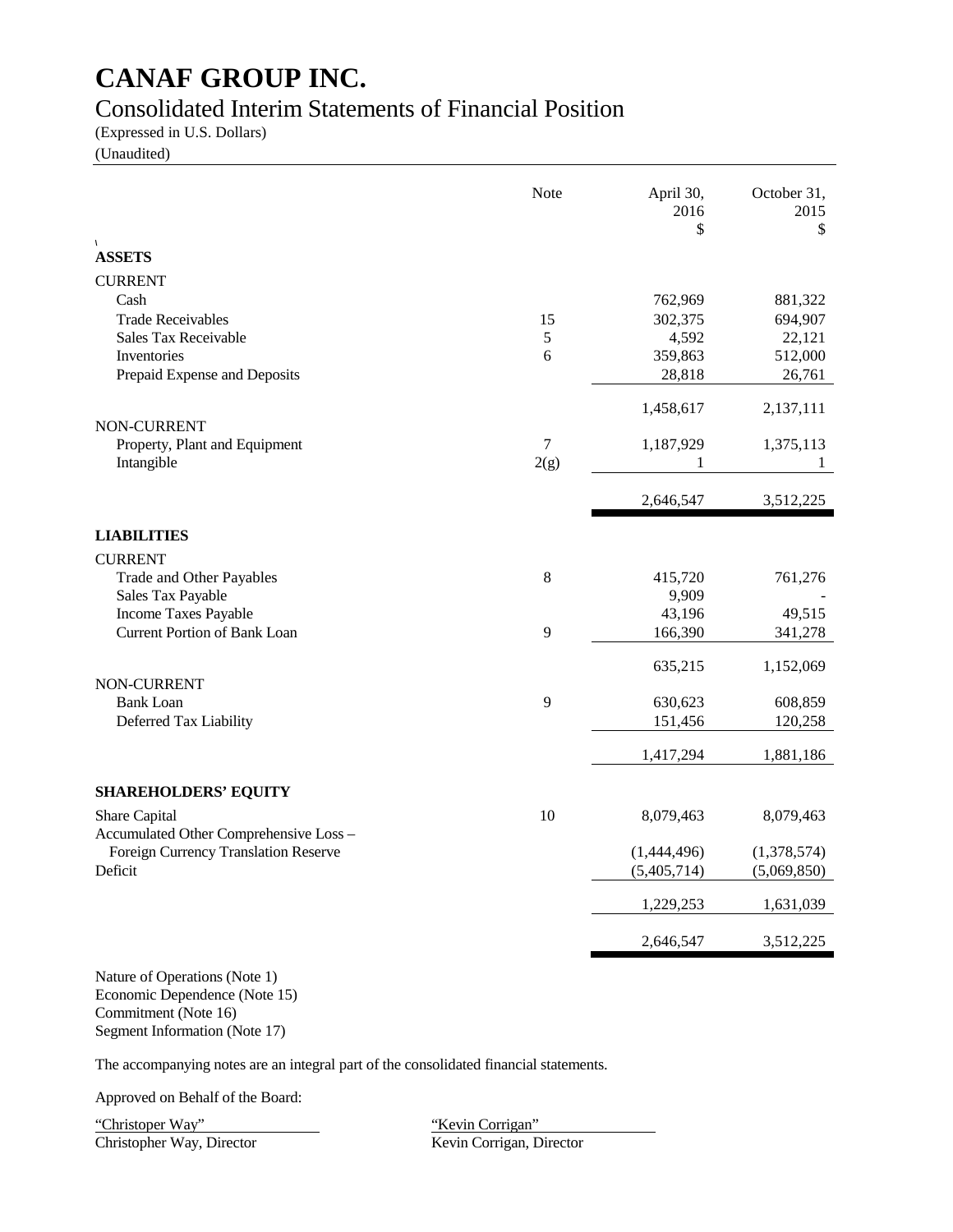# Consolidated Interim Statements of Comprehensive Income

(Expressed in U.S. Dollars)

(Unaudited)

|                                                                                           | <b>Notes</b> | 2016<br>\$         | Three Months Ended<br>April 30,<br>2015<br>\$ | 2016<br>\$             | <b>Six Months Ended</b><br>April 30,<br>2015<br>\$ |
|-------------------------------------------------------------------------------------------|--------------|--------------------|-----------------------------------------------|------------------------|----------------------------------------------------|
| <b>SALES</b><br><b>COST OF SALES</b>                                                      | 13           | 757,843<br>718,730 | 3,408,800<br>2,967,595                        | 1,780,616<br>1,870,713 | 6,087,677<br>5,414,601                             |
| <b>GROSS PROFIT (LOSS)</b>                                                                |              | 39,113             | 441,205                                       | (90,097)               | 673,076                                            |
| <b>EXPENSES</b>                                                                           |              |                    |                                               |                        |                                                    |
| General and Administrative<br><b>Interest on Bank Loan</b>                                | 14           | 83,427<br>18,733   | 108,631<br>26,271                             | 176,677<br>38,373      | 257,410<br>26,271                                  |
|                                                                                           |              | (102, 160)         | (134,902)                                     | (215,050)              | (283, 681)                                         |
| <b>INCOME (LOSS)</b><br><b>BEFORE OTHER ITEM</b>                                          |              | (63,047)           | 306,303                                       | (305, 147)             | 389,395                                            |
| Interest Income                                                                           |              | 638                | 2,093                                         | 2,073                  | 3,676                                              |
| <b>INCOME (LOSS)</b><br><b>BEFORE INCOME TAXES</b>                                        |              | (62, 409)          | 308,396                                       | (303, 074)             | 393,071                                            |
| <b>Income Taxes</b>                                                                       |              | 21,027             | (100, 989)                                    | (32,790)               | (139, 112)                                         |
| NET INCOME (LOSS) FOR THE PERIOD                                                          |              | (41, 382)          | 207,407                                       | (335, 864)             | 253,959                                            |
| <b>OTHER COMPREHENSIVE LOSS</b>                                                           |              |                    |                                               |                        |                                                    |
| Foreign Currency Translation Income (Loss)                                                |              | 130,914            | (57, 136)                                     | (65, 922)              | (185, 225)                                         |
| NET COMPREHENSIVE INCOME<br>(LOSS) FOR THE PERIOD                                         |              | 89,532             | 150,271                                       | (401,786)              | 68,734                                             |
| <b>BASIC AND DILUTED</b><br><b>EARNINGS PER SHARE</b>                                     |              | 0.00               | 0.00                                          | (0.01)                 | 0.00                                               |
| <b>WEIGHTED AVERAGE NUMBER OF</b><br><b>COMMON SHARES OUTSTANDING -</b><br><b>BASIC</b>   |              | 47,426,195         | 47,426,195                                    | 47,426,195             | 47,426,195                                         |
| <b>WEIGHTED AVERAGE NUMBER OF</b><br><b>COMMON SHARES OUTSTANDING -</b><br><b>DILUTED</b> |              | 47,426,195         | 47,426,195                                    | 47,426,195             | 47,426,195                                         |

The accompanying notes are an integral part of the consolidated financial statements.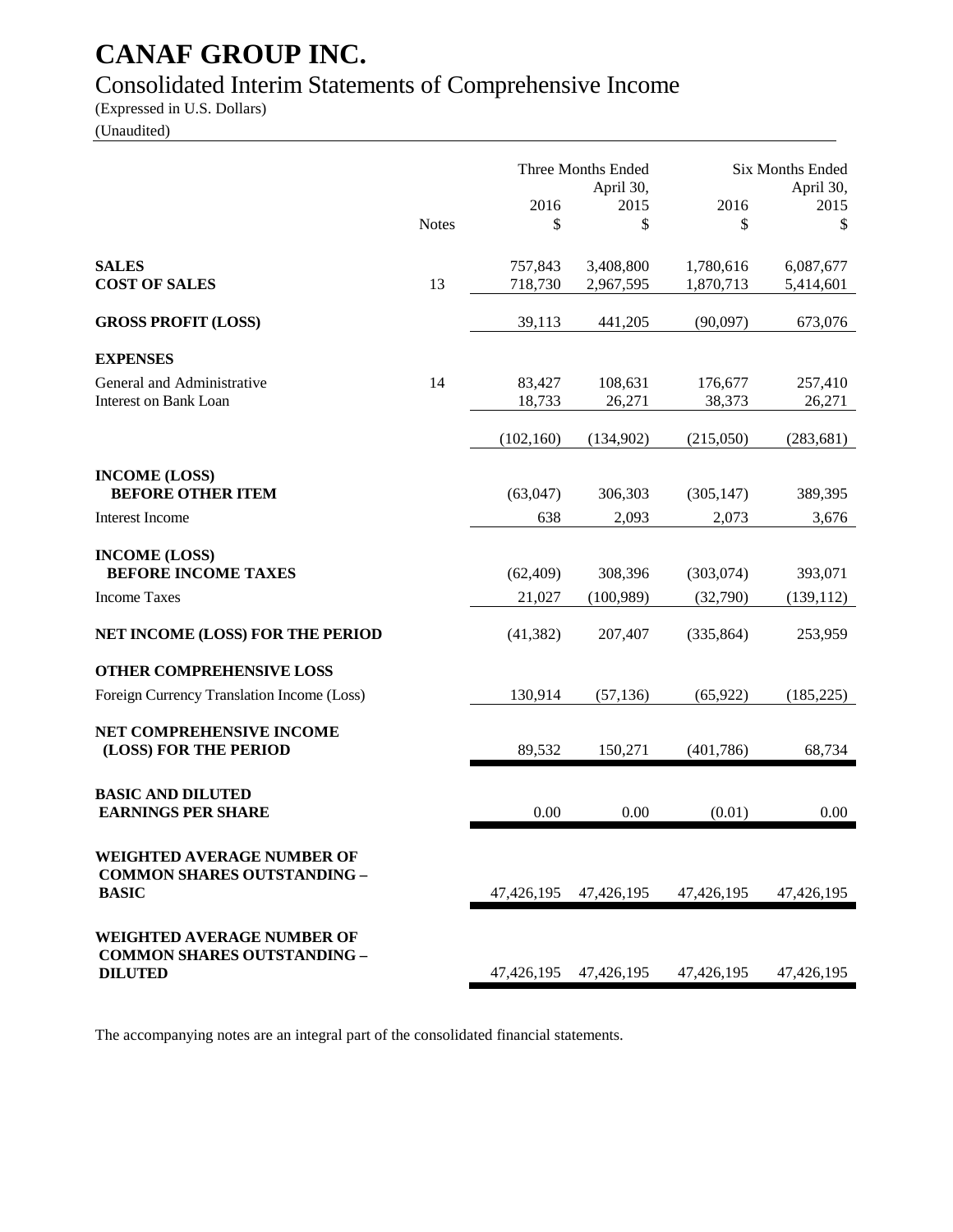### Consolidated Interim Statements of Changes in Equity

(Expressed in U.S. Dollars)

(Unaudited)

|                                                                | Number of<br><b>Common Shares</b> | Share Capital<br>S       | Reserve for<br><b>Stock Options</b><br>\$            | Foreign<br>Currency<br>Translation<br>Reserve<br>S | Deficit<br>S | Total<br>Shareholders'<br>Equity |
|----------------------------------------------------------------|-----------------------------------|--------------------------|------------------------------------------------------|----------------------------------------------------|--------------|----------------------------------|
| Balance, October 31, 2014                                      | 47,426,195                        | 8,079,463                |                                                      | (964, 914)                                         | (5,198,292)  | 1,916,257                        |
| Net Income for the Period<br>Foreign Currency Translation Loss | $\overline{\phantom{a}}$          | $\overline{\phantom{a}}$ | $\overline{\phantom{a}}$<br>$\overline{\phantom{a}}$ | (185, 225)                                         | 253,959      | 253,959<br>(185, 225)            |
| <b>Balance, April 30, 2015</b>                                 | 47,426,195                        | 8,079,463                |                                                      | (1,150,139)                                        | (4,944,333)  | 1,984,991                        |
| Balance, October 31, 2015                                      | 47,426,195                        | 8,079,463                |                                                      | (1,378,574)                                        | (5,069,850)  | 1,631,039                        |
| Net Loss for the Period<br>Foreign Currency Translation Loss   | $\overline{\phantom{a}}$          |                          |                                                      | (65, 922)                                          | (335, 864)   | (335, 864)<br>(65, 922)          |
| Balance, April 30, 2016                                        | 47,426,195                        | 8,079,463                |                                                      | (1,444,496)                                        | (5,405,714)  | 1,229,253                        |

The accompanying notes are an integral part of the consolidated financial statements.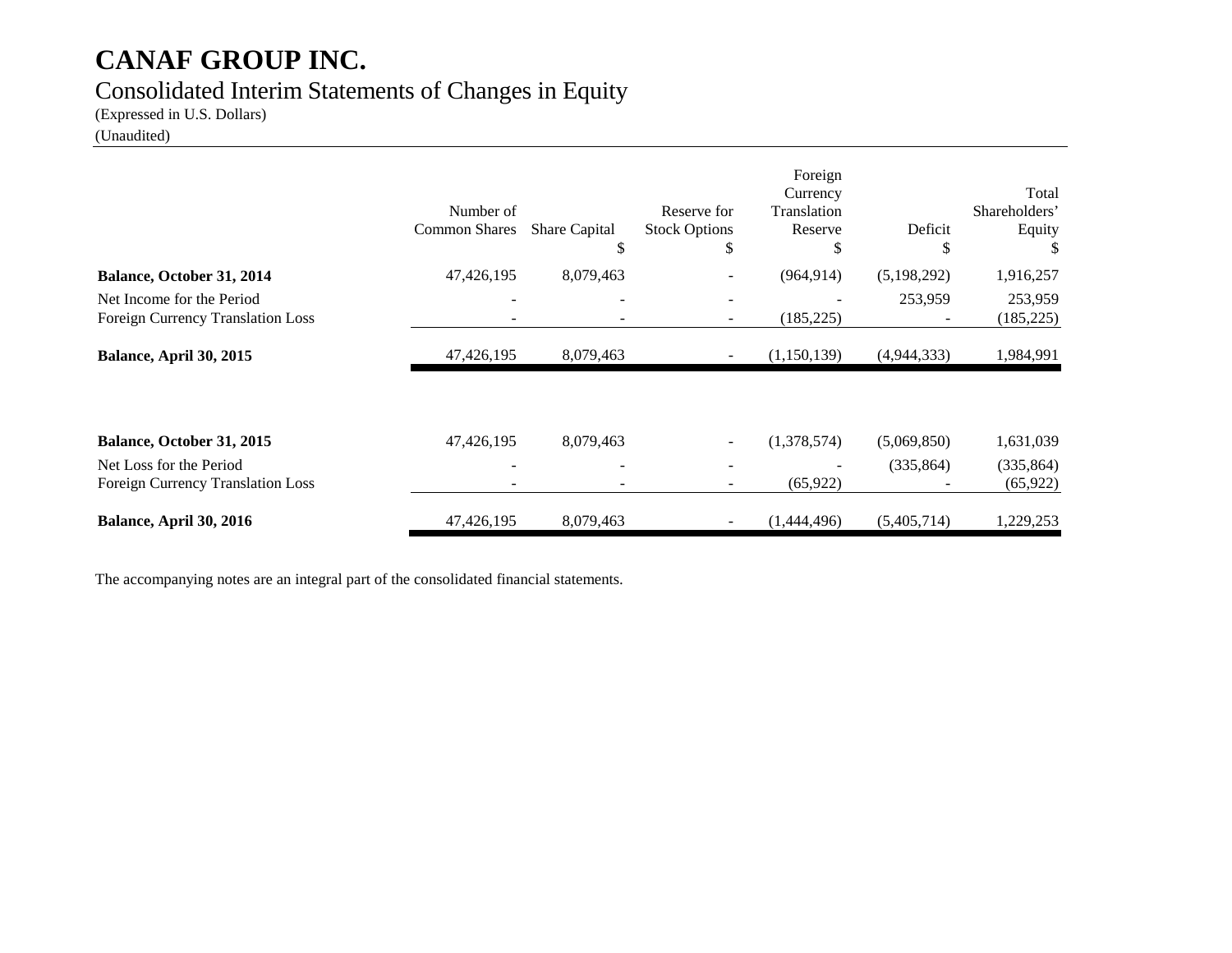### Consolidated Interim Statements of Cash Flows

(Expressed in U.S. Dollars)

(Unaudited)

|                                                   |              | <b>Three Months Ended</b><br>April 30, |            |            | <b>Six Months Ended</b><br>April 30, |
|---------------------------------------------------|--------------|----------------------------------------|------------|------------|--------------------------------------|
|                                                   | <b>Notes</b> | 2016<br>\$                             | 2015<br>\$ | 2016<br>\$ | 2015<br>\$                           |
| <b>CASH PROVIDED BY (USED FOR):</b>               |              |                                        |            |            |                                      |
| <b>OPERATING ACTIVITIES</b>                       |              |                                        |            |            |                                      |
| Net Income (Loss) for the Period                  |              | (41, 382)                              | 207,407    | (335, 864) | 253,959                              |
| Non-Cash Items<br>Depreciation – Cost of Sales    |              | 83,591                                 | 80,244     | 167,362    | 154,545                              |
|                                                   |              | 42,209                                 | 287,651    | (168, 502) | 408,504                              |
| Changes in Non-Cash Working Capital Accounts      | 12(a)        | 27,223                                 | (493, 284) | 249,373    | 480,883                              |
|                                                   |              | 69,432                                 | (205, 633) | 80,871     | 889,387                              |
| <b>FINANCING ACTIVITIES</b>                       |              |                                        |            |            |                                      |
| Loan Payable<br>Principal Repayments of Bank Loan |              | 25,909                                 | 984,101    | (153, 124) | 1,181,466                            |
|                                                   |              | 25,909                                 | 984,101    | (153, 124) | 1,181,466                            |
| <b>INVESTING ACTIVITY</b>                         |              |                                        |            |            |                                      |
| Purchase of Property, Plant and Equipment         |              | (134, 645)                             | (149, 551) | 19,822     | (890, 454)                           |
| <b>INCREASE (DECREASE) IN CASH</b>                |              | (39, 304)                              | 628,917    | (52, 431)  | 1,180,399                            |
| Effect of Exchange Rate Changes on Cash           |              | 130,914                                | (57, 136)  | (65, 922)  | (185, 225)                           |
| Cash, Beginning of the Period                     |              | 671,359                                | 877,358    | 881,322    | 453,965                              |
| <b>CASH, END OF THE PERIOD</b>                    |              | 762,969                                | 1,449,139  | 762,969    | 1,449,139                            |

Supplemental Cash Flow Information (Note 12)

The accompanying notes are an integral part of the consolidated financial statements.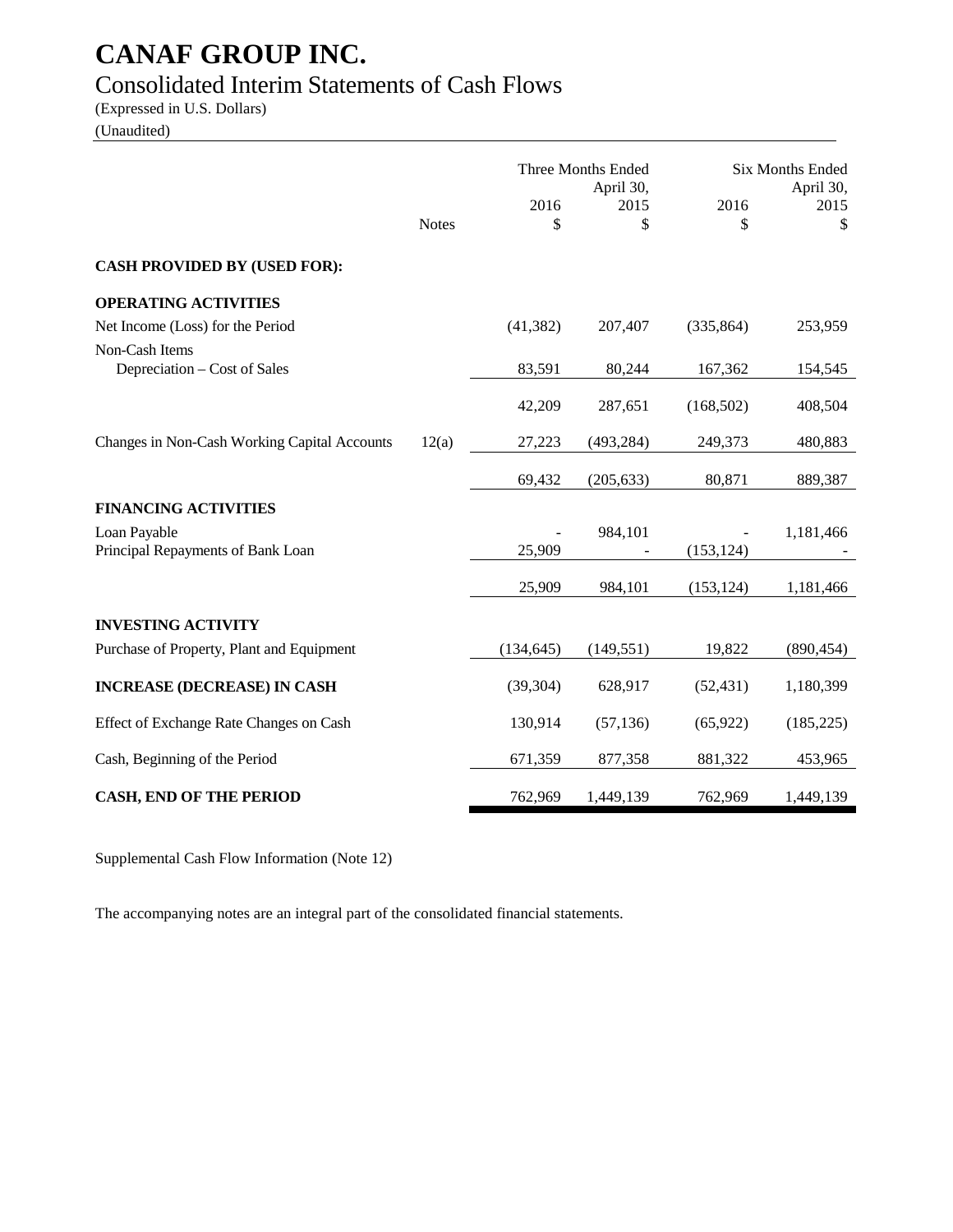### Notes to the Interim Consolidated Financial Statements

For the Six Months Ended April 30, 2016

(Expressed in U.S. Dollars)

(Unaudited)

#### **NOTE 1 – NATURE OF OPERATIONS**

Canaf Group Inc. (the "Company") is incorporated in the Province of Alberta and owns and operates a coal processing plant in South Africa which processes coal and coal products into calcine, a coke substitute with a high carbon content.

The head office, principal address, and records office of the Company are located at Suite 500 – 666 Burrard Street, Vancouver, British Columbia, Canada, V6C 2P6.

These consolidated financial statements have been prepared in accordance with International Financial Reporting Standards ("IFRS") on the basis that the Company is a going concern and will be able to meet its obligations and continue its operations for its next fiscal year.

The Company's ability to continue as a going concern is dependent upon its ability to generate profitable operations from its coal processing business, which the Company has been able to achieve in the last four fiscal years. The Company has working capital of \$823,402 as at April 30, 2016. Management believes that the Company has sufficient cash resources to meet its obligations for at least twelve months from the end of the reporting period.

Sales of the Company are substantially derived from two customers, and as a result, the Company is economically dependent on these customers (Note 15). The Company is dependent on the operating cash flows from its coal processing business and the financial support of its shareholders and related parties to finance its operations and to discharge liabilities in the normal course of business. Loss of a customer or reduced sales from a customer may have a material adverse effect on the Company's financial condition.

#### **NOTE 2 – SIGNIFICANT ACCOUNTING POLICIES**

#### **a) Statement of Compliance**

The consolidated interim financial statements have been prepared in accordance to IAS 34 *Interim Financial Reporting* using accounting policies consistent with the International Financial Reporting Standards ("IFRSs") issued by the International Accounting Standards Board ("IASB") and Interpretations of the International Financial Reporting Interpretations Committee ("IFRIC").

These consolidated financial statements were approved and authorized for issue by the Board of Directors on June 13, 2016.

#### **b) Basis of Preparation**

These consolidated financial statements have been prepared on a historical cost basis. Cost is the fair value of the consideration given in exchange for net assets.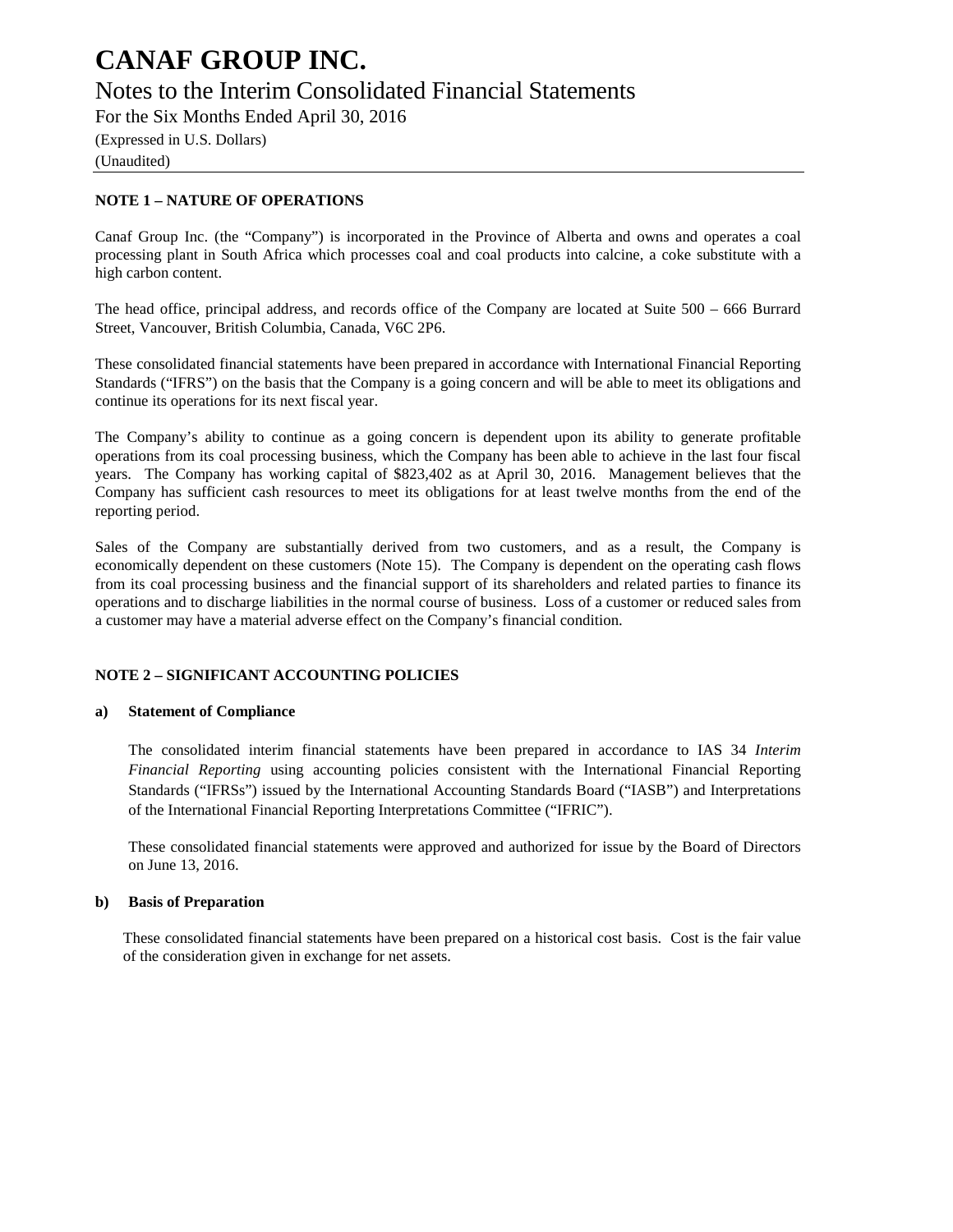### Notes to the Interim Consolidated Financial Statements

For the Six Months Ended April 30, 2016

(Expressed in U.S. Dollars)

(Unaudited)

#### **NOTE 2 – SIGNIFICANT ACCOUNTING POLICIES (Continued)**

#### **c) Basis of Consolidation**

These consolidated financial statements include the accounts of the Company and all its subsidiaries (collectively, the "Company"):

| Entity                              | Country of Incorporation Holding |                | <b>Functional Currency</b> |
|-------------------------------------|----------------------------------|----------------|----------------------------|
| Canaf Group Inc.                    | Canada                           | Parent Company | Canadian Dollar            |
| Quantum Screening and Crushing      | South Africa                     | 100\%          | South African Rand         |
| (Proprietary) Limited               |                                  |                |                            |
| Southern Coal (Proprietary) Limited | South Africa                     | 100%           | South African Rand         |
| Canaf (SL) Limited                  | Sierra Leone                     | 51%            | Canadian Dollar            |
| Nabisoga Mining Ltd.                | <b>United States</b>             | 100\%          | Canadian Dollar            |
| Rwenzori Cobalt Company Ltd.        | <b>United States</b>             | 100%           | Canadian Dollar            |

Intercompany balances and transactions are eliminated in preparing these consolidated financial statements. Canaf (SL) Limited, Nabisoga Mining Ltd., and Rwenzori Cobalt Company Ltd. are inactive subsidiaries.

#### **d) Foreign Currency**

These consolidated financial statements are presented in U.S. dollars. Each entity determines its own functional currency (Note 2(c)) and items included in the financial statements of each entity are measured using that functional currency.

#### **i) Transactions and Balances in Foreign Currencies**

Foreign currency transactions are translated into the functional currency of the respective entity, using the exchange rates prevailing at the dates of the transactions. Foreign exchange gains and losses resulting from the settlement of such transactions and from the remeasurement of monetary items at yearend exchange rates are recognized immediately in profit or loss.

Non-monetary items measured at historical cost are translated using the exchange rates at the date of the transaction and are not retranslated. Non-monetary items measured at fair value are translated using the exchange rates at the date when fair value was determined.

#### **ii) Foreign Operations**

On consolidation, the assets and liabilities of foreign operations are translated into Canadian dollars from their functional currency at the exchange rate prevailing at the reporting date and their income statements are translated at the exchange rate prevailing at the dates of the transactions. The exchange differences arising on the translation are recognized in other comprehensive income and accumulated in the foreign currency translation reserve in equity. On disposal of a foreign operation, the component of other comprehensive income relating to that particular foreign operation is recognized in earnings as part of the gain or loss on disposal.

#### **e) Inventories**

Inventories consists of raw materials and finished goods (calcine) and are valued at the lower of cost and estimated net realizable value. Estimated net realizable value is the estimated selling price in the ordinary course of business less any cost of disposal.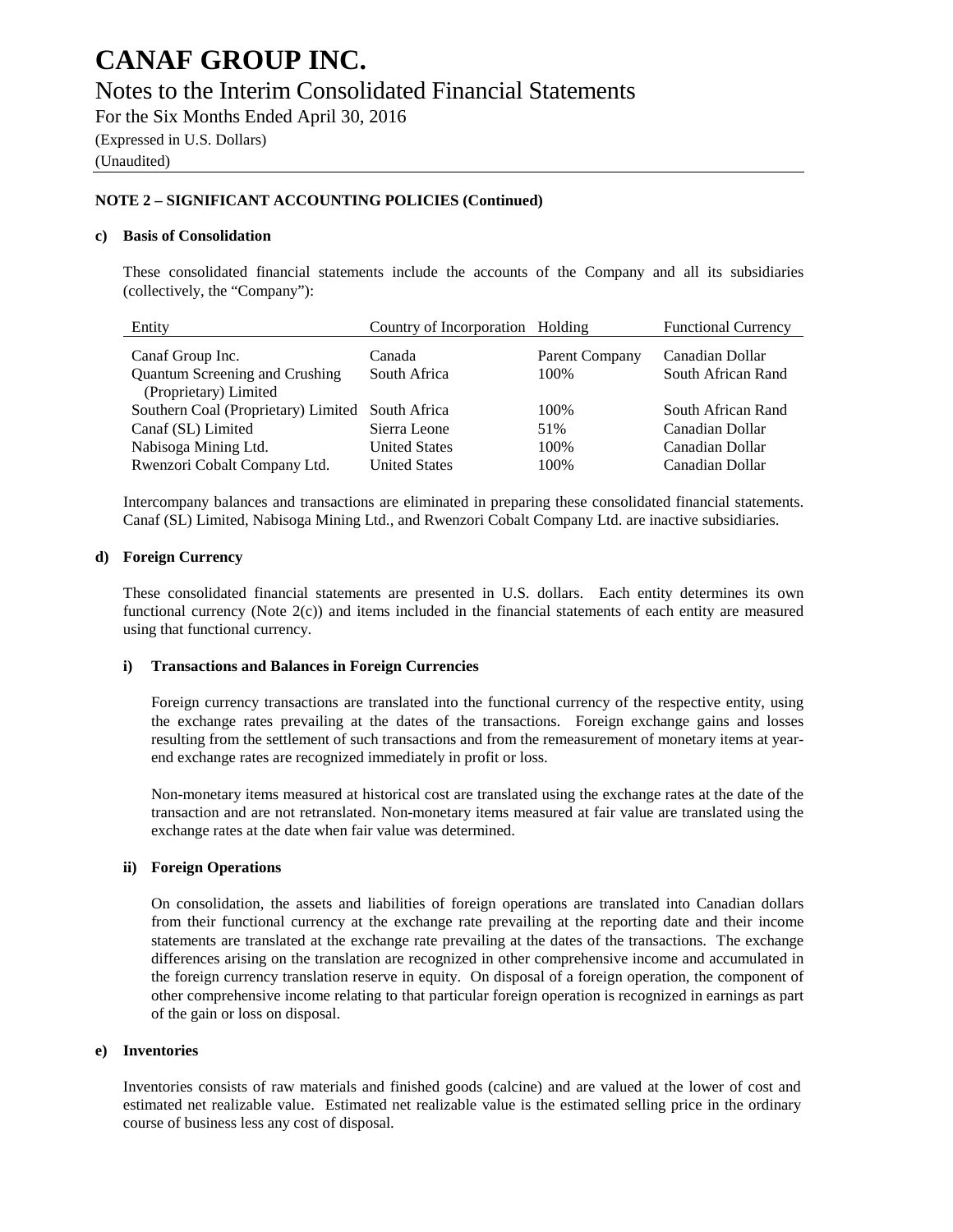### Notes to the Interim Consolidated Financial Statements

For the Six Months Ended April 30, 2016

(Expressed in U.S. Dollars)

(Unaudited)

#### **NOTE 2 – SIGNIFICANT ACCOUNTING POLICIES (Continued)**

#### **e) Inventories (Continued)**

Cost is determined on the following basis: Raw materials and packing material are valued at average cost. Finished goods are valued at raw material cost plus labour cost and an appropriate portion of the related fixed and variable manufacturing overhead expenses based on normal capacity.

Cost of sales is determined on a weighted average cost basis and includes transportation and handling costs.

#### **f) Property, Plant and Equipment**

Property, plant and equipment are recorded at cost less accumulated depreciation and accumulated impairment losses.

Depreciation is recognized to write off the cost of the property, plant and equipment less their residual values over their useful lives using the straight line method at the following rates, except in the year of acquisition, when one half of the rates are used:

| Computer Equipment     | 3 Years |
|------------------------|---------|
| Leasehold Improvements | 5 Years |
| Office Equipment       | 5 Years |
| Plant and Equipment    | 5 Years |
| Vehicles               | 5 Years |

An item of property, plant and equipment is derecognized upon disposal or when no future economic benefits are expected to arise from the continued use of the asset. Any gain or loss arising on the disposal or retirement of an item of property, plant and equipment is determined as the difference between the sales proceeds and the carrying amount of the asset and is recognized in profit or loss.

#### **g) Intangible Assets**

Intangible assets represent the identifiable value of customer contracts acquired on the purchase of the South African subsidiary in 2007. On October 31, 2008, the Company wrote down the carrying value of its intangible assets to a nominal amount.

#### **NOTE 2 – SIGNIFICANT ACCOUNTING POLICIES (Continued)**

#### **h) Impairment of Non-Current Assets**

At the end of each reporting period, the Company reviews the carrying amounts of its non-current assets to determine whether there is any indication that those assets have suffered an impairment loss. Individual assets are grouped together as a cash generating unit for impairment assessment purposes at the lowest level at which there are identifiable cash flows that are independent from other group assets.

If any such indication of impairment exists, the Company makes an estimate of its recoverable amount. The recoverable amount is the higher of fair value less costs to sell and value in use. Where the carrying amount of a cash generating unit exceeds its recoverable amount, the cash generating unit is considered impaired and is written down to its recoverable amount. In assessing the value in use, the estimated future cash flows are adjusted for the risks specific to the cash generating unit and are discounted to their present value with a discount rate that reflects the current market indicators.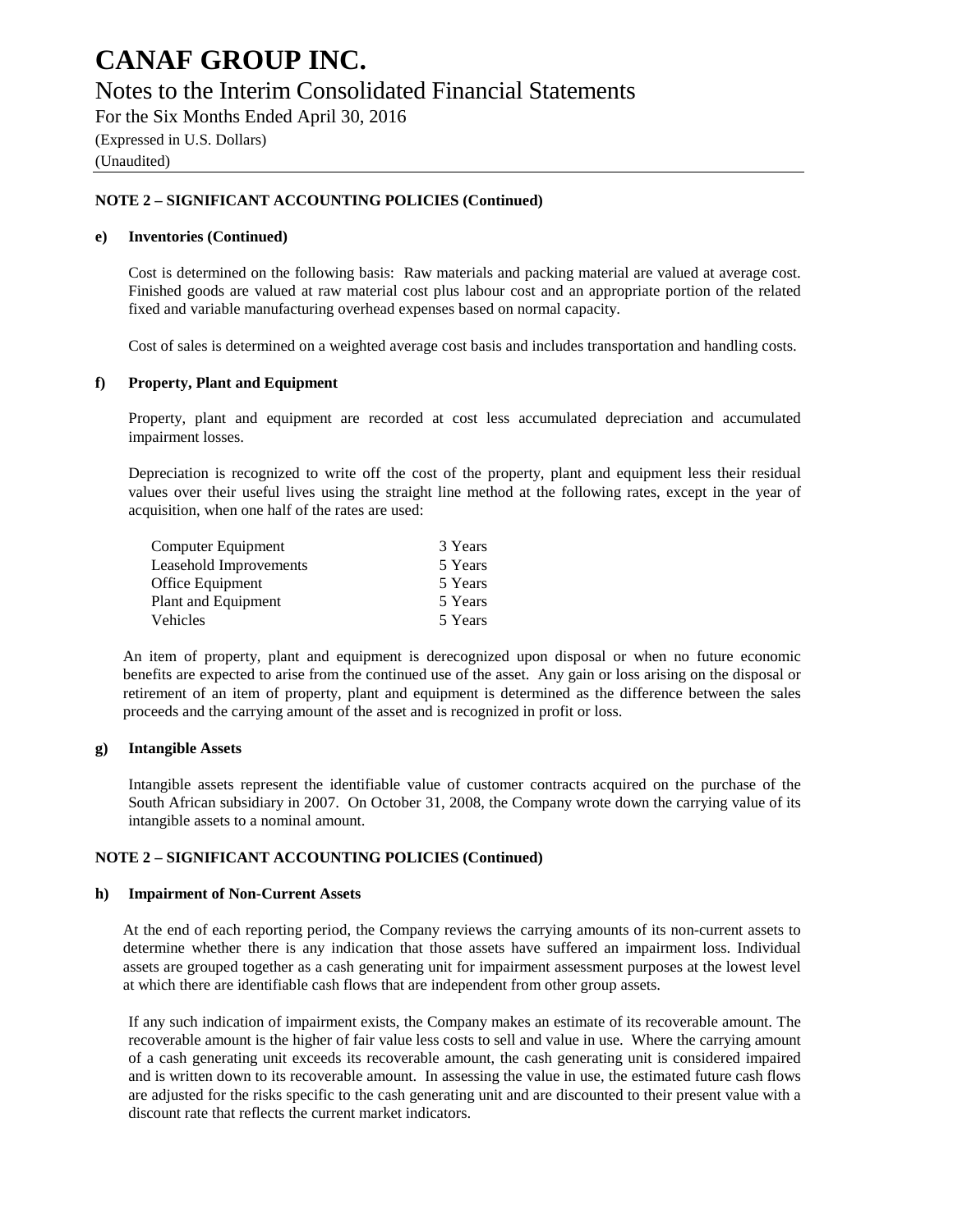### Notes to the Interim Consolidated Financial Statements

For the Six Months Ended April 30, 2016

(Expressed in U.S. Dollars) (Unaudited)

#### **NOTE 2 – SIGNIFICANT ACCOUNTING POLICIES (Continued)**

#### **h) Impairment of Non-Current Assets (Continued)**

Where an impairment loss subsequently reverses, the carrying amount of the cash generating unit is increased to the revised estimate of its recoverable amount, to the extent that the increased carrying amount does not exceed the carrying amount that would have been determined had no impairment loss been recognized for the cash generating unit in prior years. A reversal of an impairment loss is recognized as income immediately.

#### **i) Revenue Recognition**

Revenue from the sale of calcine is recognized upon transfer of title which is completed when the physical product is delivered to customers and collection is reasonably assured. Interest and other income are recognized when earned and collection is reasonably assured.

#### **j) Provisions**

Provisions are recognized when the Company has a present legal or constructive obligation as a result of a past event, it is probable that an outflow of resources embodying economic benefits will be required to settle the obligation, and a reliable estimate can be made of the amount of the obligation. The amount recognized as a provision is the best estimate of the consideration required to settle the present obligation at the end of the reporting period, taking into account the risks and uncertainties surrounding the obligation. As at October 31, 2015 and April 30, 2016, the Company has no material provisions.

#### **k) Share Capital**

Share capital includes cash consideration received for share issuances, net of commissions and issue costs. Common shares issued for non-monetary consideration are recorded at their fair market value based upon the trading price of the Company's shares on the TSX Venture Exchange on the date of the agreement.

#### **l) Share-Based Payments**

The fair value method of accounting is used for share-based payment transactions. Under this method, the cost of stock options and other share-based payments is recorded based on the estimated fair value using the Black-Scholes option pricing model at the grant date and is charged to profit over the vesting period. The amount recognized as an expense is adjusted to reflect the number of equity instruments expected to vest.

Upon the exercise of stock options and other share-based payments, consideration received on the exercise of these equity instruments is recorded as share capital and the related share-based payment reserve is transferred to share capital.

#### **m) Earnings per Common Share**

Basic earnings per share is calculated by dividing the net income available to common shareholders by the weighted average number of common shares outstanding during the year. Diluted earnings per share is computed in accordance with the treasury stock method and based on the weighted average number of common shares and dilutive equity instruments.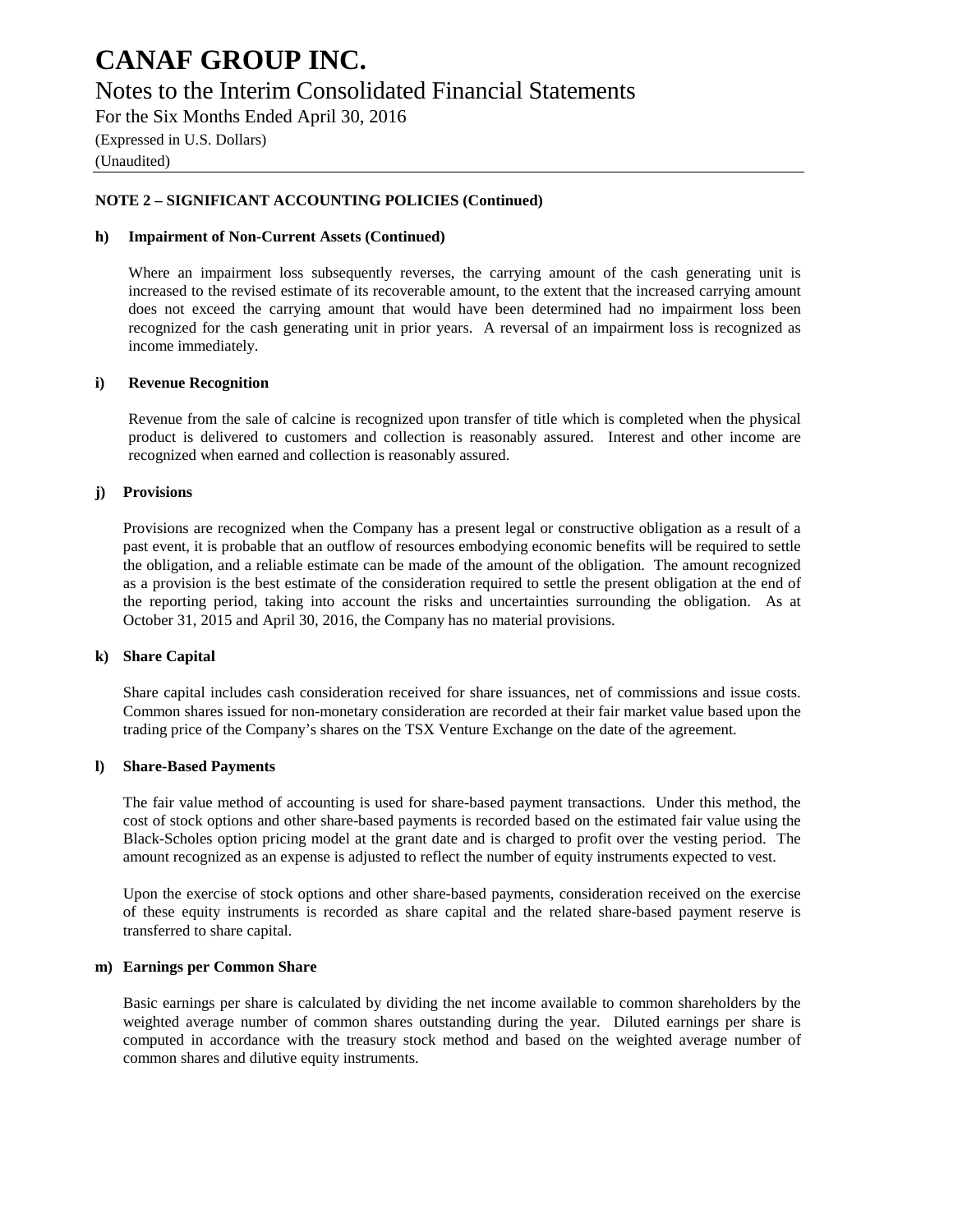### Notes to the Interim Consolidated Financial Statements

For the Six Months Ended April 30, 2016

(Expressed in U.S. Dollars)

(Unaudited)

#### **NOTE 2 – SIGNIFICANT ACCOUNTING POLICIES (Continued)**

#### **n) Income Taxes**

Tax expense recognized in profit or loss comprises the sum of deferred tax and current tax not recognized in other comprehensive income or directly in equity.

#### **i) Current Income Tax**

Current income tax assets and/or liabilities comprise those claims from, or, obligations to, fiscal authorities relating to the current or prior reporting periods that are unpaid at the reporting date. Current tax is payable on taxable profit, which differs from profit or loss in the consolidated financial statements. Calculation of current tax is based on tax rates and tax laws that have been enacted or substantively enacted by the end of the reporting period.

#### **ii) Deferred Income Tax**

Deferred income taxes are calculated using the liability method on temporary differences between the carrying amounts of assets and liabilities and their tax bases. Deferred tax assets and liabilities are calculated, without discounting, at tax rates that are expected to apply to their respective period of realization, provided they are enacted or substantively enacted by the end of the reporting period. Deferred tax liabilities are always provided for in full.

Deferred tax assets are recognized to the extent that it is probable that they will be able to be utilized against future taxable income. Deferred tax assets and liabilities are offset only when the Company has a right and intention to offset current tax assets and liabilities from the same taxation authority.

Changes in deferred tax assets or liabilities are recognized as a component of tax income or expense in profit or loss, except where they relate to items that are recognized in other comprehensive income or directly in equity, in which case the related deferred tax is also recognized in other comprehensive income or equity, respectively.

#### **o) Financial Instruments**

Financial assets and financial liabilities are recognized when the Company becomes a party to the contractual provisions of the financial instrument.

Financial assets and financial liabilities are initially measured at fair value. Transaction costs that are directly attributable to the acquisition or issue of financial assets and financial liabilities (other than financial assets and financial liabilities classified at fair value through profit or loss) are added to, or deducted from, the fair value of the financial assets or financial liabilities, as appropriate, on initial recognition. Transaction costs directly attributable to the acquisition of financial assets or financial liabilities classified at fair value through profit or loss are recognized immediately in profit or loss.

Financial assets and financial liabilities are measured subsequently as described below. The Company does not have any derivative financial instruments.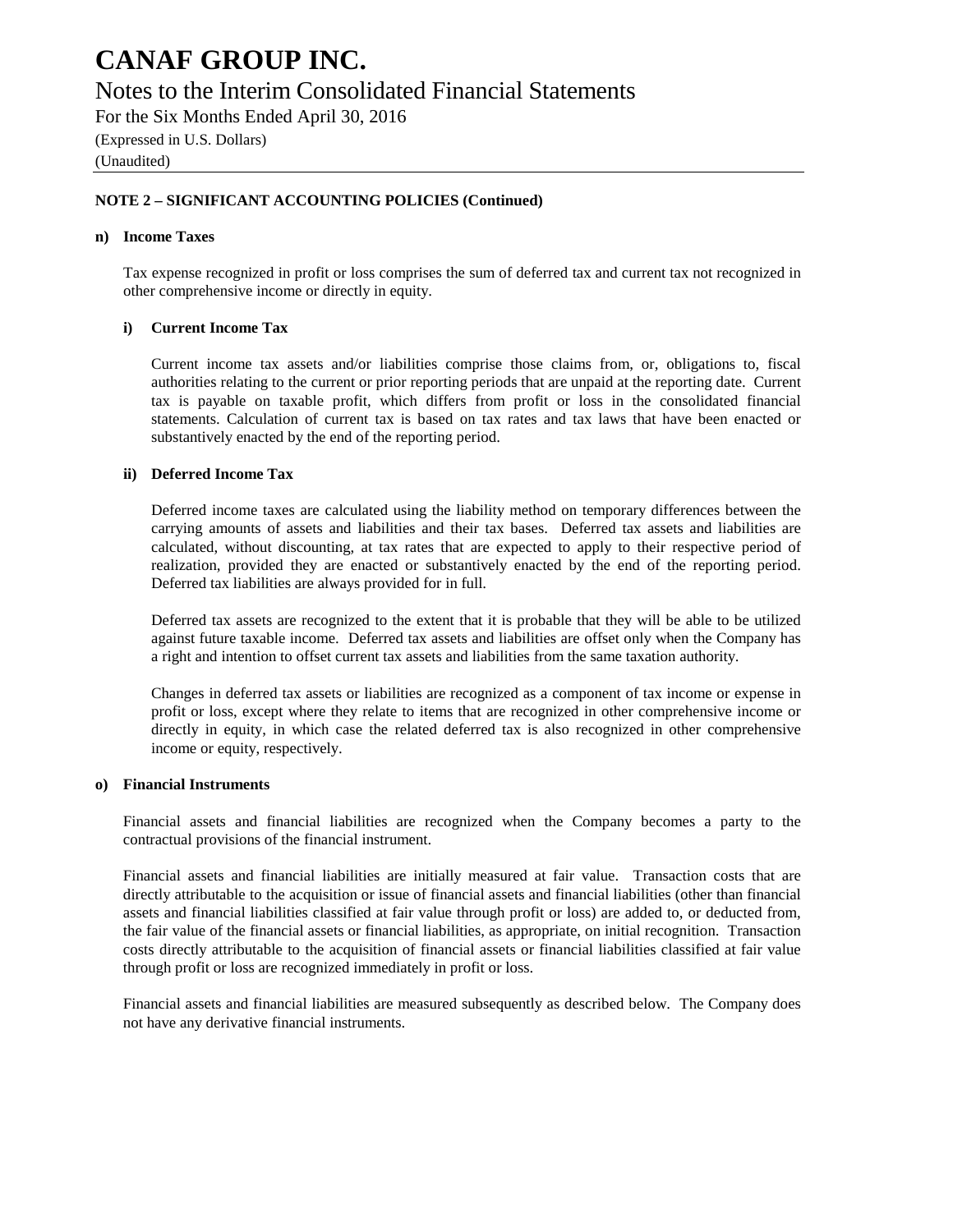### Notes to the Interim Consolidated Financial Statements

For the Six Months Ended April 30, 2016 (Expressed in U.S. Dollars)

(Unaudited)

#### **NOTE 2 – SIGNIFICANT ACCOUNTING POLICIES (Continued)**

#### **o) Financial Instruments (Continued)**

#### **i) Financial Assets**

For the purpose of subsequent measurement, financial assets, other than those designated and effective as hedging instruments, are classified into the following categories upon initial recognition:

- Financial assets at fair value through profit or loss;
- Loans and receivables;
- Held-to-maturity investments; and
- Available-for-sale financial assets.

The category determines subsequent measurement and whether any resulting income and expense is recognized in profit or loss or in other comprehensive income.

- *Financial assets at fair value through profit or loss* Financial assets at fair value through profit or loss include financial assets that are either classified as held for trading or that meet certain conditions and are designated at fair value through profit or loss upon initial recognition. All derivative financial instruments fall into this category, except for those designated and effective as hedging instruments. Assets in this category are measured at fair value with gains or losses recognized in profit or loss. The Company's cash falls into this category of financial instruments.
- *Loans and receivables* Loans and receivables are non-derivative financial assets with fixed or determinable payments that are not quoted in an active market. After initial recognition, these are measured at amortized cost using the effective interest method, less any provision for impairment. Discounting is omitted where the effect of discounting is immaterial. The Company's trade receivables fall into this category of financial instruments.
- *Held-to-maturity investments* Held-to-maturity investments are non-derivative financial assets with fixed or determinable payments and fixed maturity, other than loans and receivables. Investments are classified as held-to-maturity if the Company has the intention and ability to hold them until maturity. The Company currently does not hold financial assets in this category.
- *Available-for-sale financial assets* Available-for-sale financial assets are non-derivative financial assets that are either designated to this category or do not qualify for inclusion in any of the other categories of financial assets. The Company currently does not hold financial assets in this category.

For financial assets measured at amortized cost, if, in a subsequent period, the amount of the impairment loss decreases and the decrease can be related objectively to an event occurring after the impairment was recognized, then the previously recognized impairment loss is reversed through profit or loss to the extent that the carrying amount of the investment at the date that the impairment is reversed does not exceed what the amortized cost would have been had the impairment not been recognized.

Financial assets are derecognized when the contractual rights to the cash flows from the financial asset expire or when the financial asset and all substantial risks and rewards are transferred.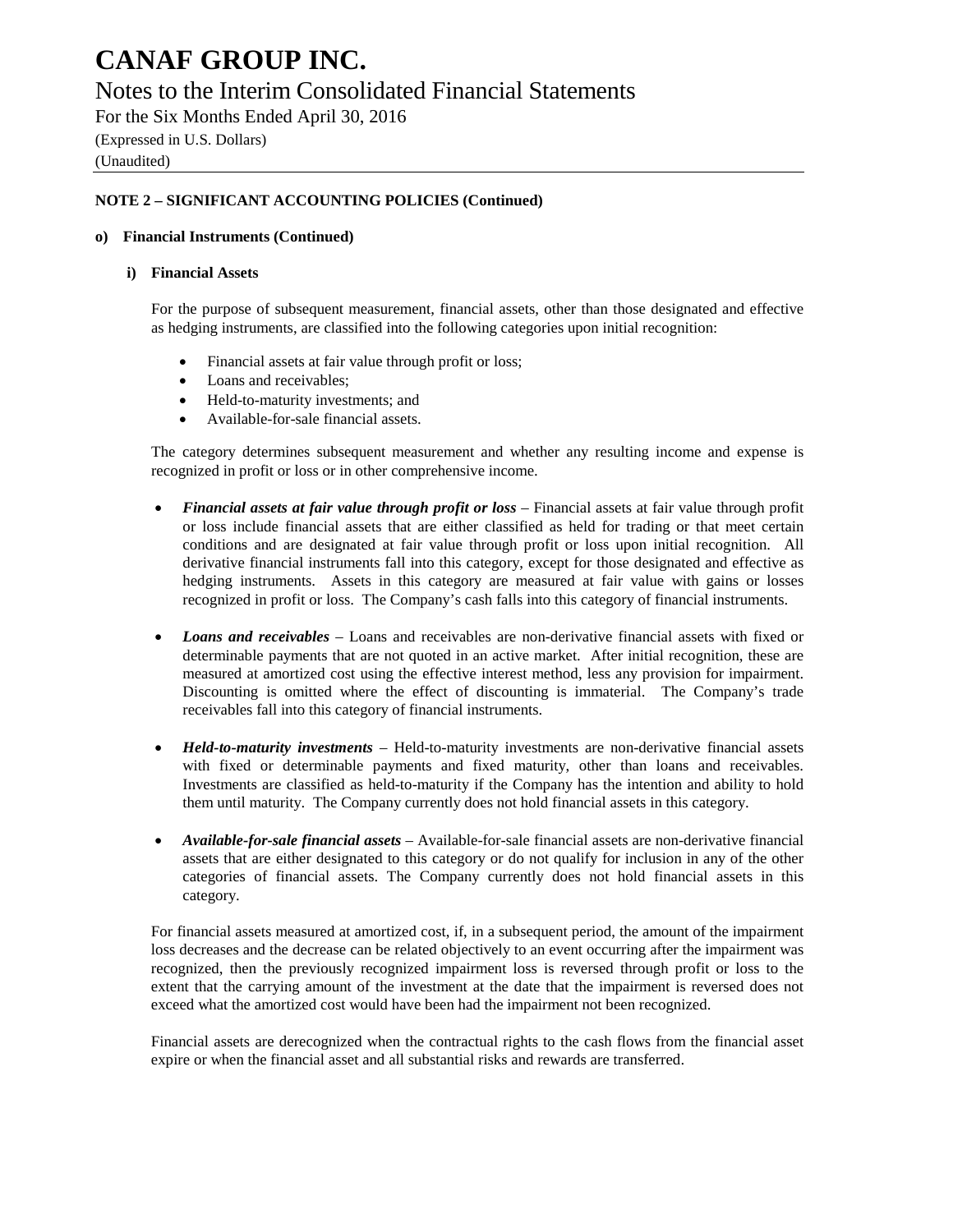### Notes to the Interim Consolidated Financial Statements

For the Six Months Ended April 30, 2016 (Expressed in U.S. Dollars)

(Unaudited)

#### **NOTE 2 – SIGNIFICANT ACCOUNTING POLICIES (Continued)**

#### **o) Financial Instruments (Continued)**

#### **ii) Financial Liabilities**

For the purpose of subsequent measurement, financial liabilities are classified as either financial liabilities at fair value through profit or loss, or other financial liabilities upon initial recognition.

- *Financial liabilities at fair value through profit or loss* Financial liabilities at fair value through profit or loss include financial liabilities that are either classified as held for trading or that meet certain conditions and are designated at fair value through profit or loss upon initial recognition. Liabilities in this category are measured at fair value with gains or losses recognized in profit or loss. The Company currently does not hold financial liabilities in this category.
- *Other financial liabilities*  Other financial liabilities are subsequently measured at amortized cost using the effective interest method. Gains and losses are recognized in the statement of comprehensive income when the liabilities are derecognized as well as through the effective interest rate method amortization process. The Company's trade and other payables, amounts due to related parties, bank loan, and debentures fall into this category of financial instruments.

A financial liability is derecognized when it is extinguished, discharged, cancelled or expired.

#### **p) Comparative Figures**

Certain comparative figures have been reclassified to conform with the financial statement presentation adopted for the current year. These reclassifications have no effect on the consolidated net loss for the year ended October 31, 2015.

#### **NOTE 3 – SIGNIFICANT ACCOUNTING JUDGMENTS, ESTIMATES AND ASSUMPTIONS**

In the application of the Company's accounting policies which are described in Note 2, management is required to make judgments, estimates, and assumptions about the carrying amounts of assets and liabilities that are not readily apparent from other sources. The estimates and associated assumptions are based on historical experience and other factors that are considered to be relevant. Actual results may differ from these estimates.

The estimates and underlying assumptions are reviewed on an ongoing basis. Revisions to accounting estimates are recognized in the period in which the estimate is revised if the revision affects only that period, or in the period of the revision and future periods, if the revision affects both current and future periods.

Significant judgments, estimates and assumptions that have the most significant effect on the amounts recognized in the consolidated financial statements are described below.

#### **a) Useful Lives of Property and Equipment and Intangible Assets**

Management reviews the useful lives of property, plant and equipment and intangible assets at each reporting date, based on the expected utility of these assets to the Company. Actual useful lives of these assets may differ from the estimate.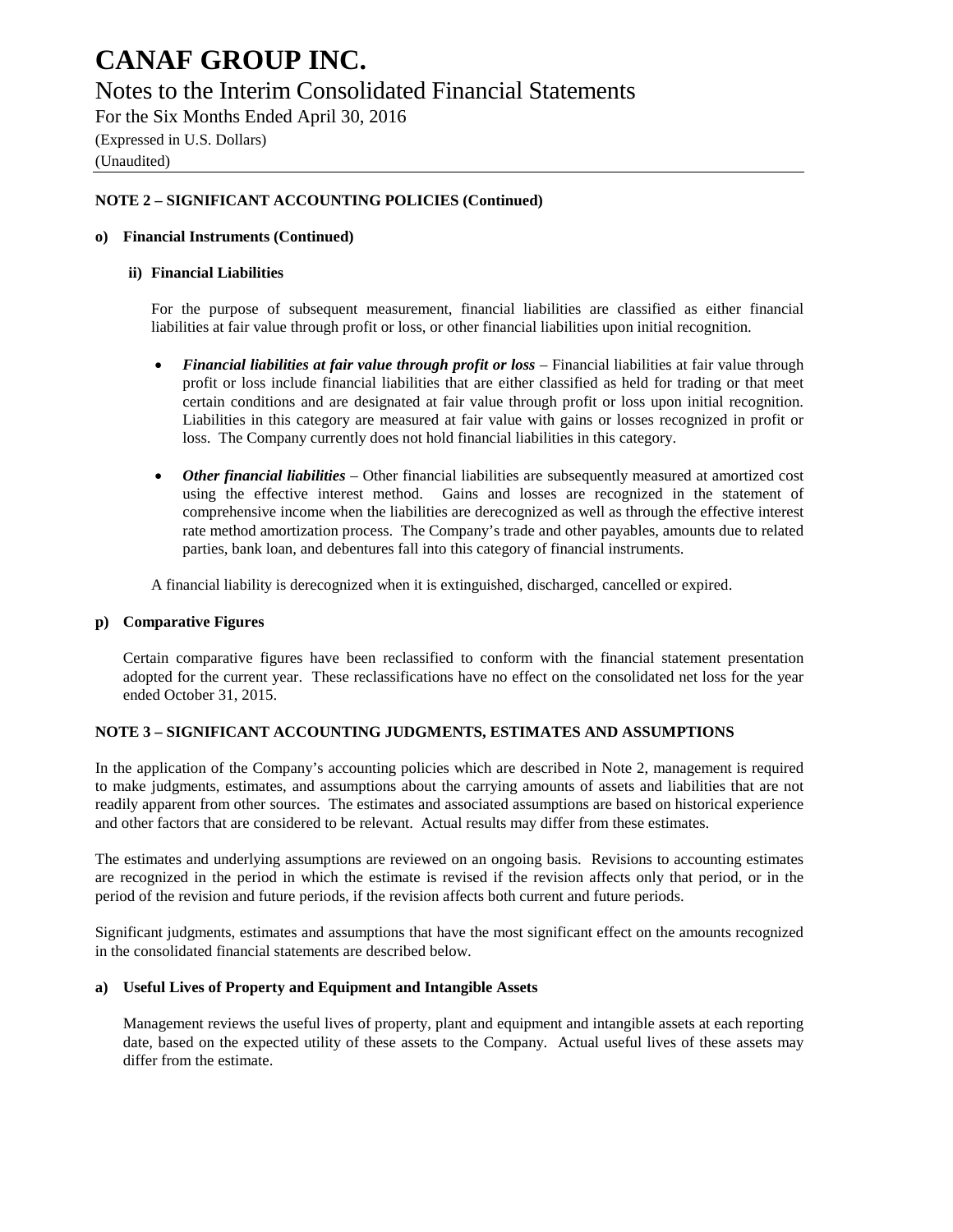### Notes to the Interim Consolidated Financial Statements

For the Six Months Ended April 30, 2016

(Expressed in U.S. Dollars)

(Unaudited)

#### **NOTE 3 – SIGNIFICANT ACCOUNTING JUDGMENTS, ESTIMATES AND ASSUMPTIONS (Continued)**

#### **b) Impairment of Non-Current Assets**

An impairment loss is recognized for the amount by which the asset's or cash-generating unit's carrying amount exceeds its recoverable amount. To determine the recoverable amount, management estimates expected future cash flows from each asset or cash-generating unit and determines a suitable interest rate in order to calculate the present value of those cash flows. In the process of measuring expected future cash flows, management makes assumptions about future operating results. These assumptions relate to future events and circumstances. In addition, when determining the applicable discount rate, estimation is involved in determining the appropriate adjustments to market risk and asset-specific risk factors.

Actual results may vary and may cause significant adjustments to the Company's assets within the next financial year.

#### **c) Deferred Tax Assets**

Deferred tax assets, including those arising from un-utilized tax losses, require management to assess the likelihood that the Company will generate sufficient taxable earnings in future periods in order to utilize recognized deferred tax assets. Assumptions about the generation of future taxable profits depend on management's estimates of future cash flows. In addition, future changes in tax laws could limit the ability of the Company to obtain tax deductions in future periods. To the extent that future cash flows and taxable income differ significantly from estimates, the ability of the Company to realize the net deferred tax assets recorded at the reporting date could be impacted.

The Company has recorded a full valuation allowance against its deferred tax assets due to the uncertainty in the realization of these assets.

#### **NOTE 4 – ACCOUNTING STANDARDS ISSUED BUT NOT YET EFFECTIVE**

A number of new accounting standards, amendments to standards, and interpretations have been issued but not yet effective up the date of issuance of the Company's consolidated financial statements. The Company intends to adopt the following standards when it becomes effective.

#### **a) IFRS 9 – Financial Instruments**

IFRS 9 as issued reflects the first phase of the IASBs work on the replacement of IAS 39 and applies to classification and measurement of financial assets as defined in IAS 39. The standard was initially effective for annual periods beginning on or after January 1, 2013, but amendments to IFRS 9 Mandatory Effective Date of IFRS 9 and Transition Disclosures, issued in December 2011, moved the mandatory effective date to January 1, 2018. The Company has not yet determined the impact of this standard on its consolidated financial statements.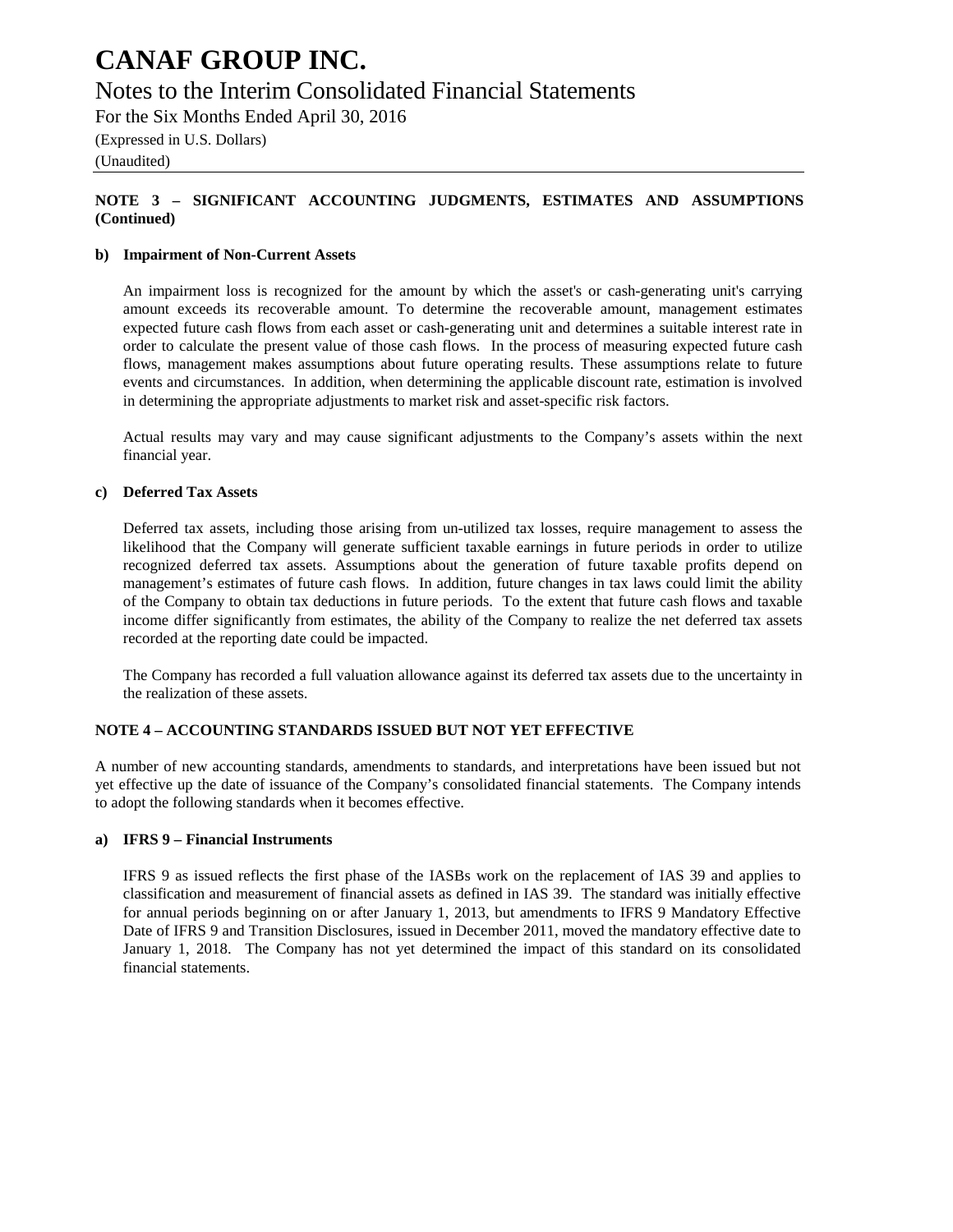### **CANAF GROUP INC.** Notes to the Interim Consolidated Financial Statements

For the Six Months Ended April 30, 2016 (Expressed in U.S. Dollars) (Unaudited)

#### **NOTE 4 – ACCOUNTING STANDARDS ISSUED BUT NOT YET EFFECTIVE (Continued)**

#### **b) IFRS 15 – Revenue from Contracts with Customers**

IFRS 15 clarifies the principles for recognizing revenue from contracts with customers. IFRS 15 will also result in enhanced disclosures about revenue, provide guidance for transactions that were not previously addressed comprehensively, and improve guidance for multiple-element arrangements. The standard is effective for annual periods beginning on or after January 1, 2018 and is to be applied retrospectively. The Company has not yet determined the impact of this standard on its consolidated financial statements.

#### **NOTE 5 – SALES TAX RECEIVABLE (PAYABLE)**

|                                                    | April 30, | October 31, |
|----------------------------------------------------|-----------|-------------|
|                                                    | 2016      | 2015        |
|                                                    | \$        | \$          |
| South African Value-Added Tax Receivable (Payable) |           | 19,073      |
| Canadian Goods and Services Tax Receivable         | 4,592     | 3,048       |
|                                                    | 4,592     | 22,121      |
|                                                    |           |             |
| <b>NOTE 6 - INVENTORIES</b>                        |           |             |
| <b>Raw Materials</b>                               | 235,560   | 227,843     |
| Finished Goods – Calcine                           | 124,303   | 284,157     |
|                                                    |           |             |
|                                                    | 359,863   | 512,000     |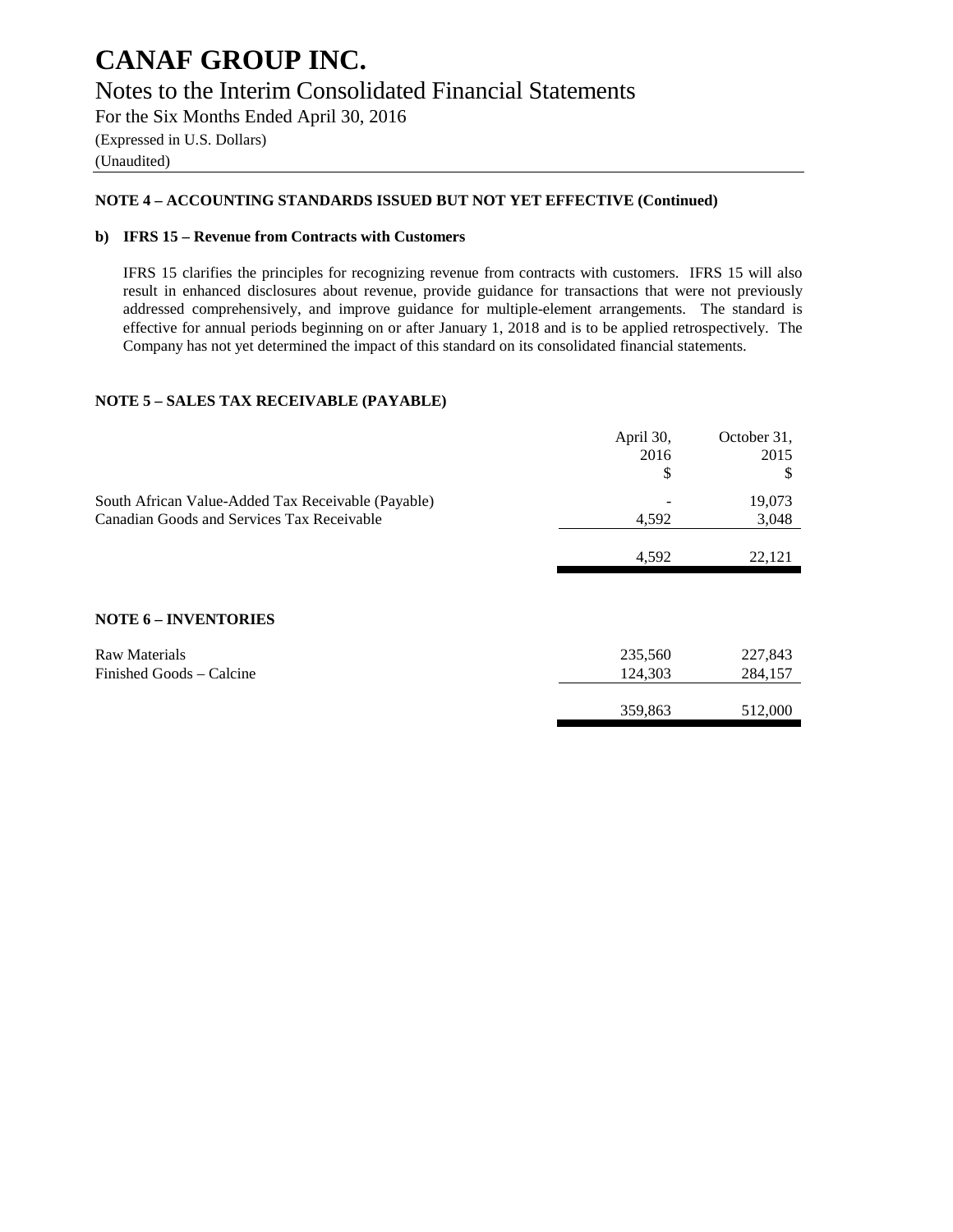### Notes to the Interim Consolidated Financial Statements

For the Six Months Ended April 30, 2016

(Expressed in U.S. Dollars)

(Unaudited)

#### **NOTE 7 – PROPERTY, PLANT AND EQUIPMENT**

| <b>COST</b>                                      | Land<br>\$                                           | <b>Building</b> | Computer<br>Equipment<br>\$ | Leasehold<br>Improvements<br>\$ | Office<br>Equipment<br>\$ | Plant and<br>Equipment<br>\$ | Vehicles<br>\$ | Total               |
|--------------------------------------------------|------------------------------------------------------|-----------------|-----------------------------|---------------------------------|---------------------------|------------------------------|----------------|---------------------|
|                                                  |                                                      |                 |                             |                                 |                           |                              |                |                     |
| Balance, October 31, 2015                        | 7,232                                                | 74,159          | 14,736                      | 166,482                         | 11,149                    | 4,418,886                    | 99,702         | 4,792,346           |
| <b>Additions</b><br>Foreign Currency Translation | $\overline{\phantom{a}}$                             | (2, 324)        | (421)                       | (4,753)                         | 709<br>(319)              | 27,714<br>(73,089)           | (1,576)        | 28,423<br>(82, 482) |
| Balance, April 30, 2016                          | 7,232                                                | 71,835          | 14,315                      | 161,729                         | 11,539                    | 4,373,511                    | 98,126         | 4,738,287           |
| <b>ACCUMULATED DEPRECIATION</b>                  |                                                      |                 |                             |                                 |                           |                              |                |                     |
| Balance, October 31, 2015                        |                                                      | 4,944           | 14,494                      | 144,606                         | 9,834                     | 3,177,164                    | 66,191         | 3,417,233           |
| Depreciation<br>Foreign Currency Translation     | $\overline{\phantom{a}}$<br>$\overline{\phantom{a}}$ | 500<br>79       | 90<br>(409)                 | 6,552<br>(3,718)                | 353<br>(5257)             | 155,480<br>(29, 453)         | 4,243<br>(335) | 167,218<br>(34,093) |
| Balance, April 30, 2016                          |                                                      | 5,523           | 14,175                      | 147,440                         | 9,930                     | 3,303,191                    | 70,099         | 3,550,358           |
| <b>NET BOOK VALUE</b><br>October 31, 2015        | 7,232                                                | 69,215          | 242                         | 21,876                          | 1,315                     | 1,241,722                    | 33,511         | 1,375,113           |
| April 30, 2016                                   | 7,232                                                | 66,312          | 140                         | 14,289                          | 1,609                     | 1,070,320                    | 28,027         | 1,187,929           |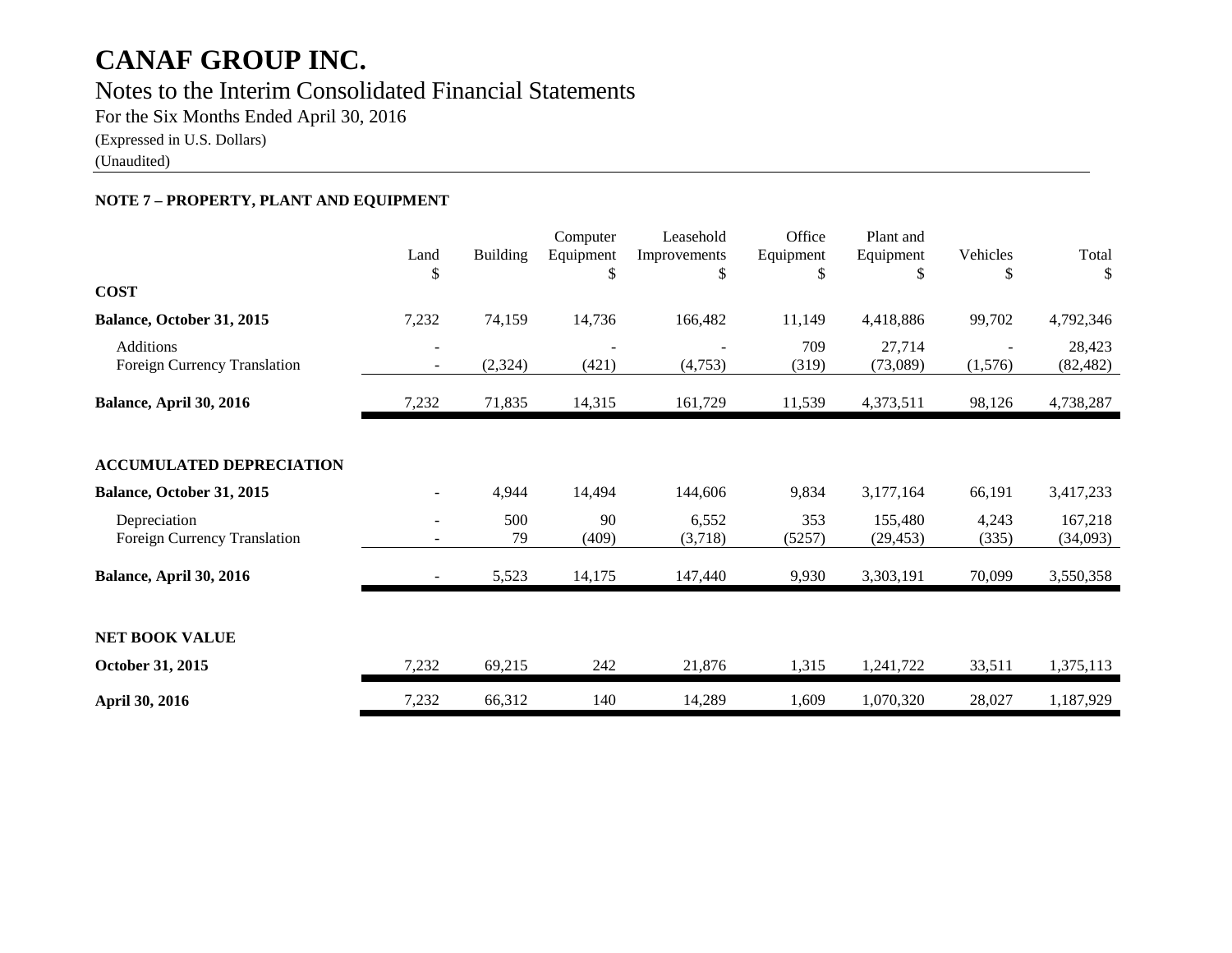### Notes to the Interim Consolidated Financial Statements

For the Six Months Ended April 30, 2016

(Expressed in U.S. Dollars)

(Unaudited)

| <b>NOTE 8 - TRADE AND OTHER PAYABLES</b> |           |             |
|------------------------------------------|-----------|-------------|
|                                          | April 30, | October 31, |
|                                          | 2016      | 2015        |
|                                          | \$        | \$          |
| <b>Trade Payables</b>                    | 407,720   | 733,776     |
| <b>Accrued Liability</b>                 | 8,000     | 27,500      |
|                                          |           |             |
|                                          | 415,720   | 761,276     |
|                                          |           |             |
| <b>NOTE 9 - BANK LOAN</b>                |           |             |
| <b>Bank Loan</b>                         | 797,013   | 950,137     |
| Less: Current Portion                    | (166,390) | (341, 278)  |
|                                          |           |             |
|                                          | 630,623   | 608,859     |
|                                          |           |             |

The bank loan is subject to interest at 9.25% per annum, repayable over 42 months in blended monthly payments of Rand 393,235 (\$28,440 translated at year-end exchange rate), and is secured by an instalment sale agreement on the Company's new furnace acquired with the proceeds from the loan. During the period ended April 30, 2016, the Company incurred interest expense totaling \$38,373, October 31, 2015 – 78,045).

#### **NOTE 10 – SHARE CAPITAL**

The Company is authorized to issue an unlimited number of common shares without par value. As at April 30, 2016, the Company had 47,426,195 common shares issued and outstanding as presented in the consolidated statements of changes in shareholders' equity. There are no stock options and share purchase warrants outstanding as at October 31, 2015 and April 30, 2016.

#### **NOTE 11 – RELATED PARTY TRANSACTIONS**

In addition to those transactions disclosed elsewhere in these consolidated financial statements, the Company has amounts owed to the following related parties:

- a) During the period ended April 30, 2016, the Company incurred accounting fees of \$20,202 (2015 \$23,309) to an Officer (also a Director) of the Company for administration and bookkeeping services.
- b) During the period ended April 30, 2016, the Company incurred consulting fees of \$34,631 (2015 \$36,219) to an Officer (also a Director) of the Company for administration and management services.
- d) The Company paid management fees of \$51,096 (2015 \$70,088) to three Directors of the Company for administration and management services in relation to the Company's coal processing business in South Africa.

All related party transactions were in the normal course of operations and were measured at the exchange value, which represented the amount of consideration established and agreed to by the related parties.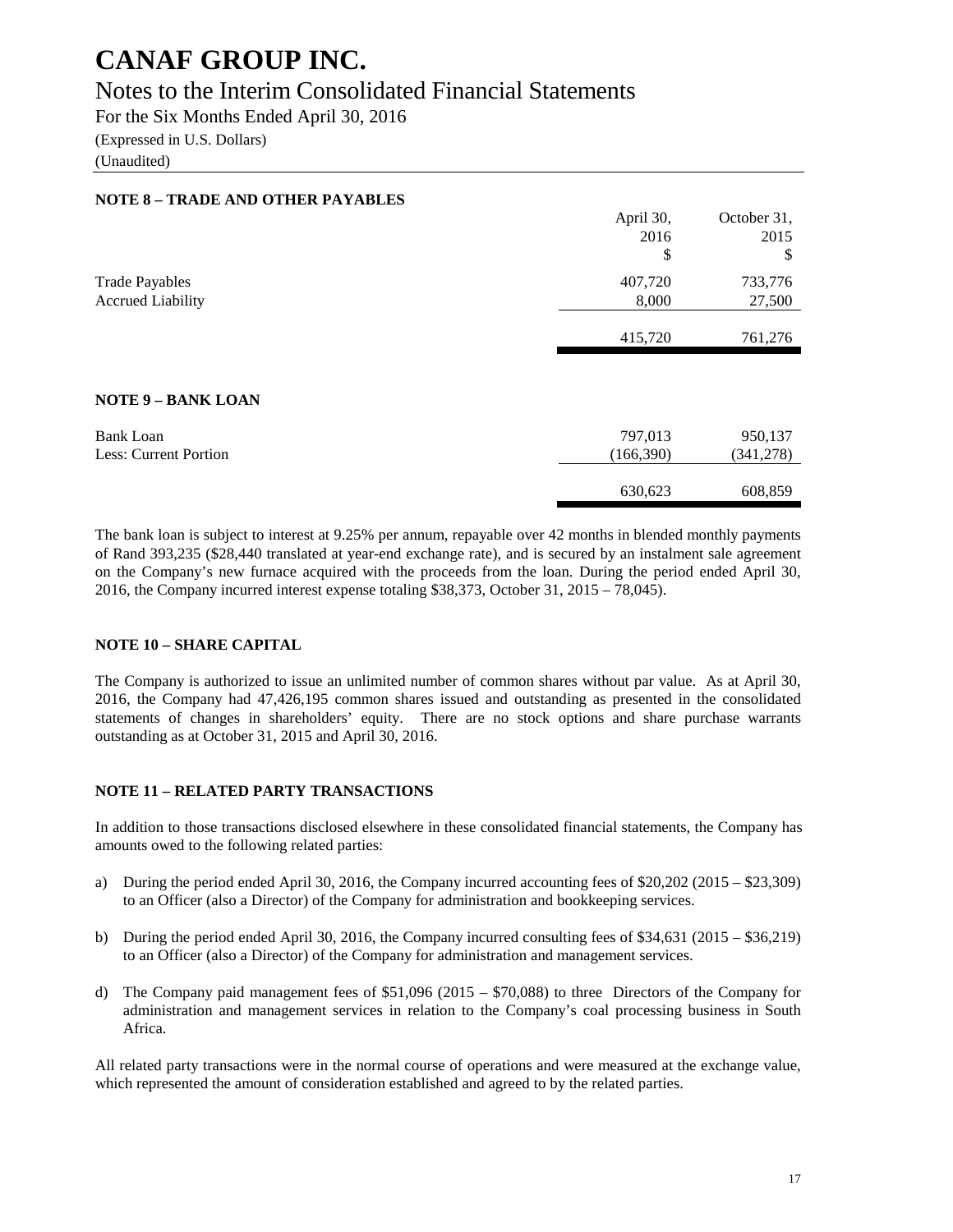### Notes to the Interim Consolidated Financial Statements

For the Six Months Ended April 30, 2016 (Expressed in U.S. Dollars)

(Unaudited)

**b**)

#### **NOTE 12 – SUPPLEMENTAL CASH FLOW INFORMATION**

#### **a) Change in Non-Cash Working Capital Accounts**

|                               | Three Months Ended<br>April 30, |            | Six Months Ended<br>April 30, |            |
|-------------------------------|---------------------------------|------------|-------------------------------|------------|
|                               | 2016                            | 2015       | 2016                          | 2015       |
|                               | \$                              | \$         | \$                            | S          |
| <b>Trade Receivables</b>      | 30,952                          | (217,093)  | 392,532                       | 923,563    |
| Sales Tax Receivable          | (785)                           | 19,627     | 17,529                        |            |
| Inventories                   | (9, 422)                        | (42, 725)  | 152,137                       | (114,996)  |
| Prepaid Expenses and Deposits | (3,421)                         | 5,989      | (2,057)                       | (959)      |
| Trade and Other Payables      | 384                             | (309, 546) | (345, 556)                    | (371, 673) |
| Sales Tax Payable             | 9,909                           | 21,687     | 9.909                         | (10,687)   |
| Income Tax Payable            | (394)                           | 28,777     | 24,879                        | 55,635     |
|                               | 27,223                          | (493,284)  | 249,373                       | 480,883    |
| <b>Other Items</b>            |                                 |            |                               |            |
| <b>Interest Paid</b>          | 18,733                          | 26,271     | 38,373                        | 26,271     |
| Interest Received             | 638                             | 2,093      | 2,073                         | 3,676      |

#### **NOTE 13 – COST OF SALES**

|                                         | Three Months Ended |            | <b>Six Months Ended</b> |            |
|-----------------------------------------|--------------------|------------|-------------------------|------------|
|                                         |                    | April 30,  | April 30,               |            |
|                                         | 2016               | 2015       | 2016                    | 2015       |
|                                         | \$                 | \$         | \$                      | S          |
| Inventories, Beginning of the Period    | 350,441            | 428,159    | 512,000                 | 355,888    |
| Analysis Fees                           | 3,871              | 5,392      | 6,714                   | 15,227     |
| Depreciation                            | 83,591             | 80,244     | 167,362                 | 154,545    |
| Electricity                             | 18,427             | 144,651    | 63,337                  | 259,327    |
| Fuel, Oil and Lubricants                | 3,223              | 6,634      | 4,502                   | 13,313     |
| <b>Machinery Rent</b>                   | 28,352             | 7,088      | 51,242                  | 17,777     |
| <b>Medical Expenses</b>                 | 1,348              | 2,263      | 1,516                   | 2,875      |
| <b>Product Purchases</b>                | 461,970            | 2,276,359  | 1,064,582               | 4,120,182  |
| Professional and Project Management Fee | 10,670             | 10,670     | 11,480                  | 22,961     |
| Protective Clothing                     | 2,004              | 1,918      | 2,852                   | 5,693      |
| <b>Provident Fund</b>                   | 2,614              | 3,484      | 5,318                   | 6,950      |
| Repairs and Maintenance                 | 20,904             | 81,917     | 69,255                  | 165,292    |
| Salaries, Wages and Labour              | 63,201             | 85,408     | 141,846                 | 188,123    |
| Transportation                          | 38,647             | 314,586    | 139,240                 | 588,383    |
| Foreign Exchange Gain/Loss              | (10,670)           | (10,294)   | (10,670)                | (31,051)   |
| Inventories, End of the Period          | (359, 863)         | (470, 884) | (359, 863)              | (470, 884) |
|                                         | 718,730            | 2,967,595  | 1,870,713               | 5,414,601  |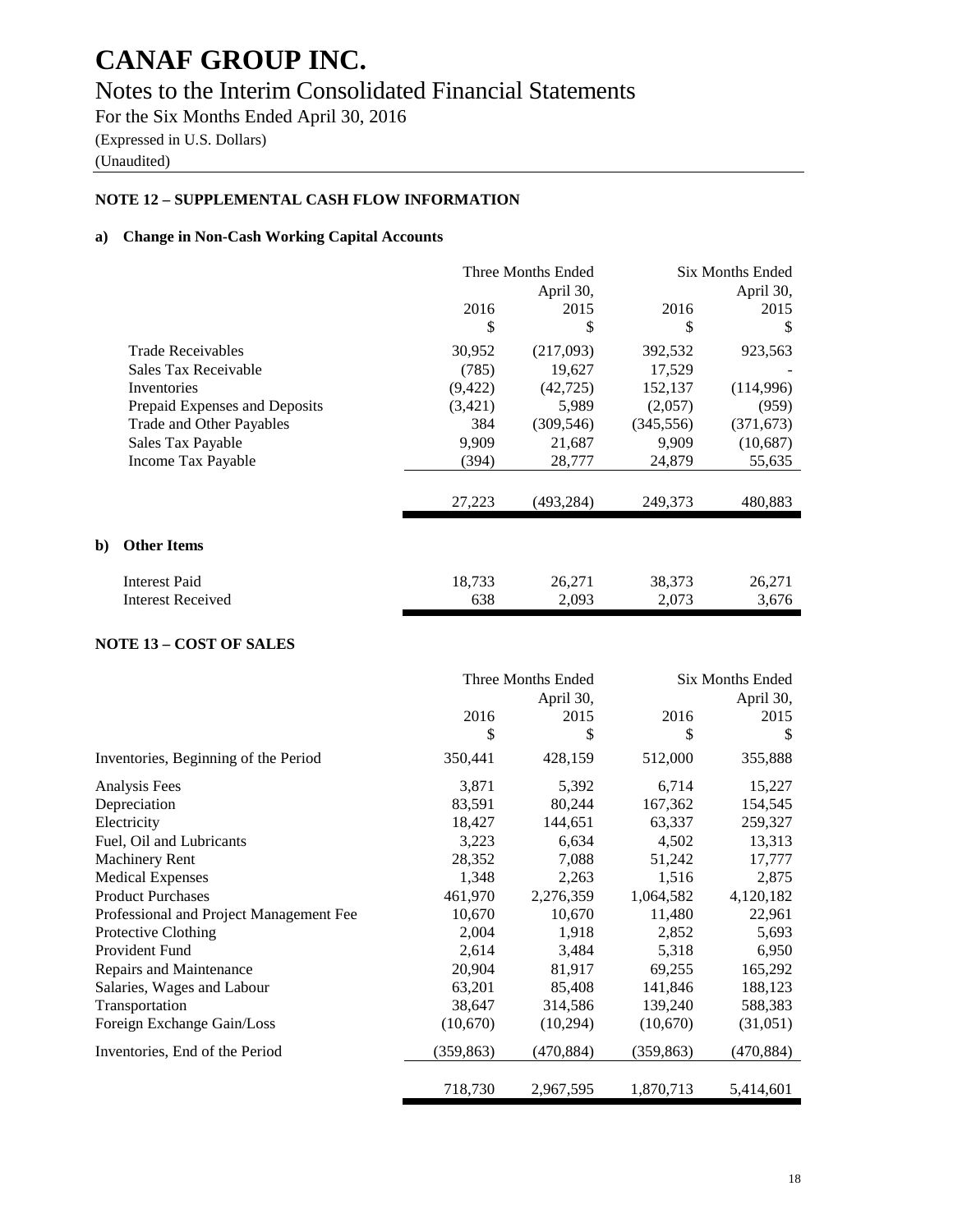### Notes to the Interim Consolidated Financial Statements

For the Six Months Ended April 30, 2016

(Expressed in U.S. Dollars)

(Unaudited)

|                                | Three Months Ended |           | <b>Six Months Ended</b> |         |
|--------------------------------|--------------------|-----------|-------------------------|---------|
|                                |                    | April 30, | April 30,               |         |
|                                | 2016               | 2015      | 2016                    | 2015    |
|                                | \$                 | \$        | \$                      | S       |
| Bank Charges and Interest      | 686                | 1,240     | 1,483                   | 3,173   |
| <b>Consulting Fees</b>         | 16,888             | 17,726    | 34,631                  | 36,219  |
| <b>Management Fees</b>         | 22,796             | 29,282    | 51,096                  | 70,088  |
| Office, Insurance and Sundry   | 9.333              | 16.197    | 23,096                  | 55,475  |
| <b>Professional Fees</b>       | 16,560             | 21,683    | 36,760                  | 53,555  |
| Promotion                      | 179                | 177       | 325                     | 349     |
| Telephone                      | 3,902              | 3,685     | 7,083                   | 8,328   |
| Transfer Agent and Filing Fees | 5,517              | 5,319     | 6,028                   | 6,098   |
| Travel                         | 7,566              | 13,322    | 16,175                  | 24,125  |
|                                | 83.427             | 108.631   | 176,677                 | 257,410 |

#### **NOTE 14 – GENERAL AND ADMINISTRATIVE EXPENSES**

#### **NOTE 15 – ECONOMIC DEPENDENCE**

Sales from the Company's South African coal processing business are substantially derived from two customers and as a result, the Company is economically dependent on these customers. The Company's exposure to credit risk is limited to the carrying value of its accounts receivable. As at April 30, 2016, trade receivables of \$302,375 were due from these customers and were collected subsequent to year-end.

#### **NOTE 16 – COMMITMENT**

The Company has an agreement to lease premises for its coal processing plant in South Africa for a term of ten years, expiring on December 31, 2020. The agreement offers the Company, in lieu of rent, feedstock coal to be delivered to its adjacent premises, which it purchases at market price. Should the Company decide to purchase feedstock coal from an alternative supplier which the lessor is otherwise able to provide, then a monthly rent of Rand 200,000 (\$14,465) is payable. To date, the Company has not been required to pay any rent for the premises as it has continued to purchase feedstock coal from the landlord.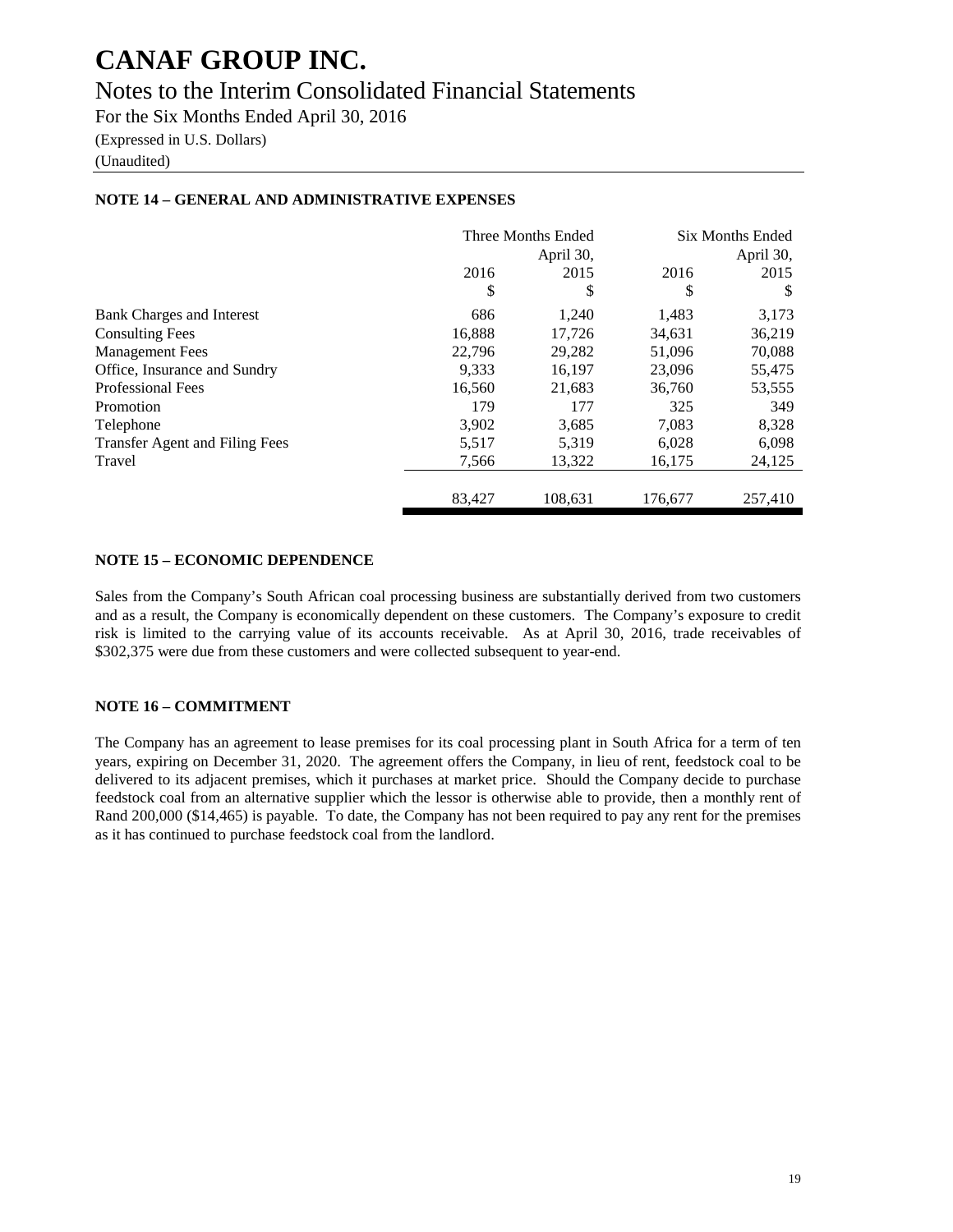### Notes to the Interim Consolidated Financial Statements

For the Six Months Ended April 30, 2016

(Expressed in U.S. Dollars)

(Unaudited)

#### **NOTE 17 – SEGMENT INFORMATION**

The Company operates in two reportable operating segments: the head office operations in Canada and the coal processing business in South Africa.

|                                  | Canada<br>\$ | South Africa<br>\$ | Total<br>\$ |
|----------------------------------|--------------|--------------------|-------------|
| April 30, 2016                   |              |                    |             |
| Net (Loss) Income for the Period | (83,238)     | (252, 626)         | (335, 864)  |
|                                  |              |                    |             |
| Revenues (Note 15)               |              | 1,780,616          | 1,780,616   |
| Gross Profit (Loss)              |              | (90,097)           | (90,097)    |
| Depreciation – Cost of Sales     |              | 167,362            | 167,362     |
| <b>Interest Expense</b>          |              | 38,373             | 38,373      |
| Deferred Income Taxes Expense    |              | 32,790             | 32,790      |
|                                  |              |                    |             |
| <b>Current Assets</b>            | 51,557       | 1,407,060          | 1,458,617   |
| Property, Plant and Equipment    |              | 1,187,929          | 1,187,929   |
| Intangible Assets                |              |                    |             |
| <b>Total Assets</b>              | 51,557       | 2,594,990          | 2,646,547   |

#### **October 31, 2015**

| Net (Loss) Income for the Year      | (228, 537) | 356,979   | 128,442   |
|-------------------------------------|------------|-----------|-----------|
|                                     |            |           |           |
| Revenues (Note 15)                  |            | 9,156,927 | 9,156,927 |
| <b>Gross Profit</b>                 |            | 791.044   | 791,044   |
| Depreciation – Cost of Sales        |            | 344,404   | 344,404   |
| <b>Interest Expense</b>             |            | 78,045    | 78,045    |
| <b>Current Income Taxes Expense</b> | 34,713     | 42,820    | 77,533    |
| Deferred Income Taxes Expense       |            | 90,626    | 90,626    |
|                                     |            |           |           |
| <b>Current Assets</b>               | 47,624     | 2,089,488 | 2,137,112 |
| Property, Plant and Equipment       |            | 1,375,113 | 1,375,113 |
| Intangible Assets                   |            |           |           |
| <b>Total Assets</b>                 | 47,624     | 3,464,602 | 3,512,226 |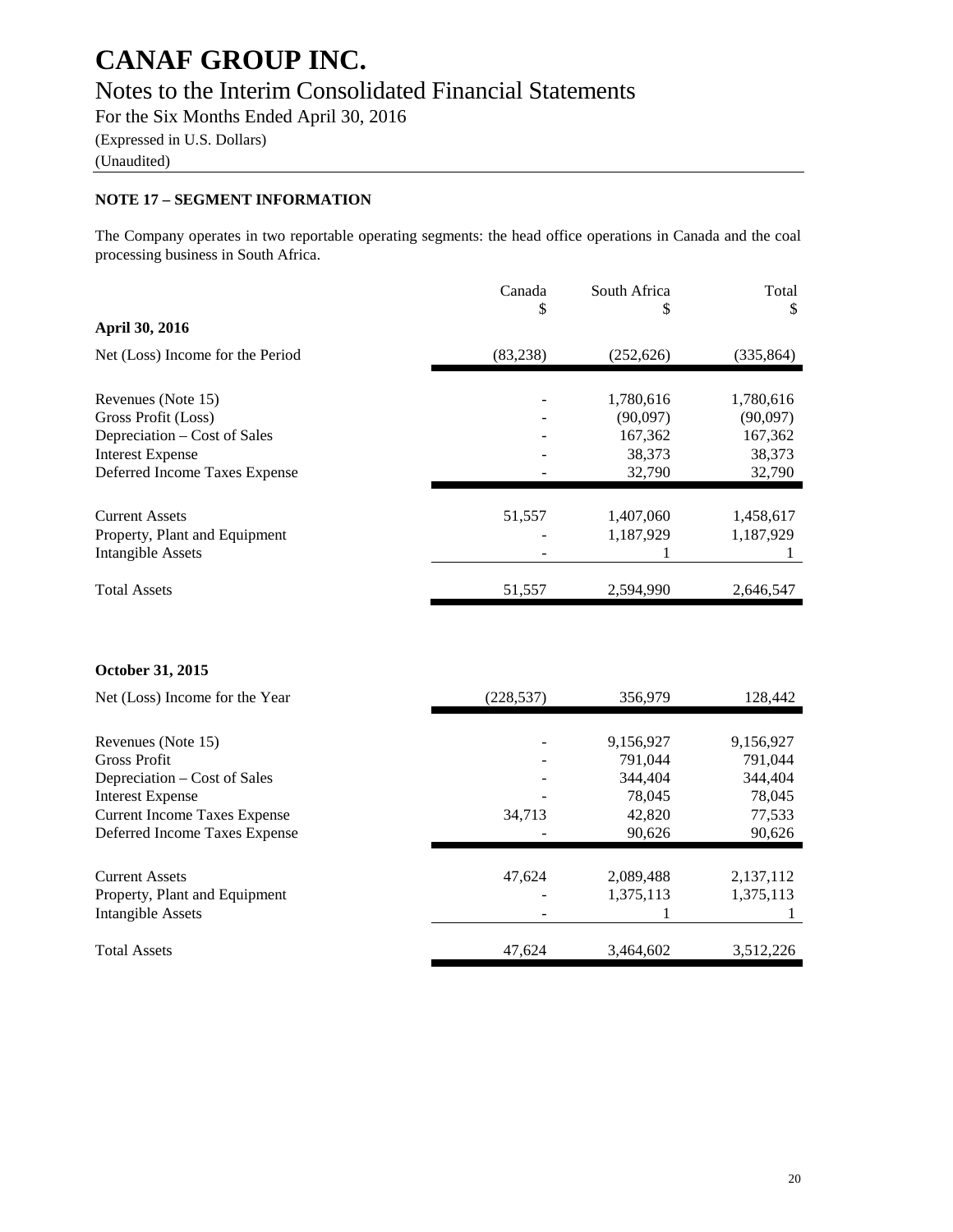Notes to the Interim Consolidated Financial Statements

For the Six Months Ended April 30, 2016

(Expressed in U.S. Dollars) (Unaudited)

#### **NOTE 18 – CAPITAL RISK MANAGEMENT**

The Company's objectives in managing its capital are to ensure adequate resources are available to fund its coal processing business in South Africa, to seek out and acquire new projects of merit, and to safeguard its ability to continue as a going concern. The Company manages its share capital as capital, which as at April 30, 2016, totalled \$8,079,463 (2015 – \$8,079,463).

The Company manages its capital structure in a manner that provides sufficient funding for operational and capital expenditure activities. Funds are secured through the sale of calcine in South Africa and, when necessary, through debt funding or equity capital raised by means of private placements. There can be no assurances that the Company will be able to obtain debt or equity capital in the case of operating cash deficits.

The Company may, from time to time, invest capital that is surplus to immediate operational needs in short-term, liquid, and highly rated financial instruments held with major financial institutions, or in marketable securities. The Company may also, from time to time, enter into forward foreign exchange and commodity price contracts to hedge a portion of its exposure to movements in foreign exchange and commodity prices.

The Company has no externally imposed capital requirements and has not paid or declared any dividends since the date of incorporation, nor are any contemplated in the foreseeable future. There were no changes in the Company's approach to capital management during the period ended April 30, 2016.

#### **NOTE 19 – FINANCIAL RISK MANAGEMENT OBJECTIVES AND POLICIES**

The Company is exposed to various risks in relation to financial instruments. The Company's financial assets and liabilities by category are summarized in Note 2(o). The Company's risk management is coordinated at its head office in Canada in close co-operation with the board of directors and focuses on actively securing the Company's short to medium-term cash flows and raising finances for the Company's capital expenditure program. The Company does not actively engage in the trading of financial assets for speculative purposes. The most significant financial risks to which the Company is exposed are described below.

#### **a) Foreign Currency Risk**

Foreign exchange risk arises because of fluctuations in exchange rates. The Company conducts a significant portion of its business activities in foreign currencies. The Company's subsidiaries, principally located in South Africa, routinely transact in the local currency, exposing the Company to potential foreign exchange risk in its financial position and cash flows.

The assets, liabilities, revenue and expenses that are denominated in foreign currencies will be affected by changes in the exchange rate between the United States dollar and these foreign currencies. The Company has outstanding debt obligations that are payable in South African Rand. The Company does not currently use financial instruments to mitigate this risk.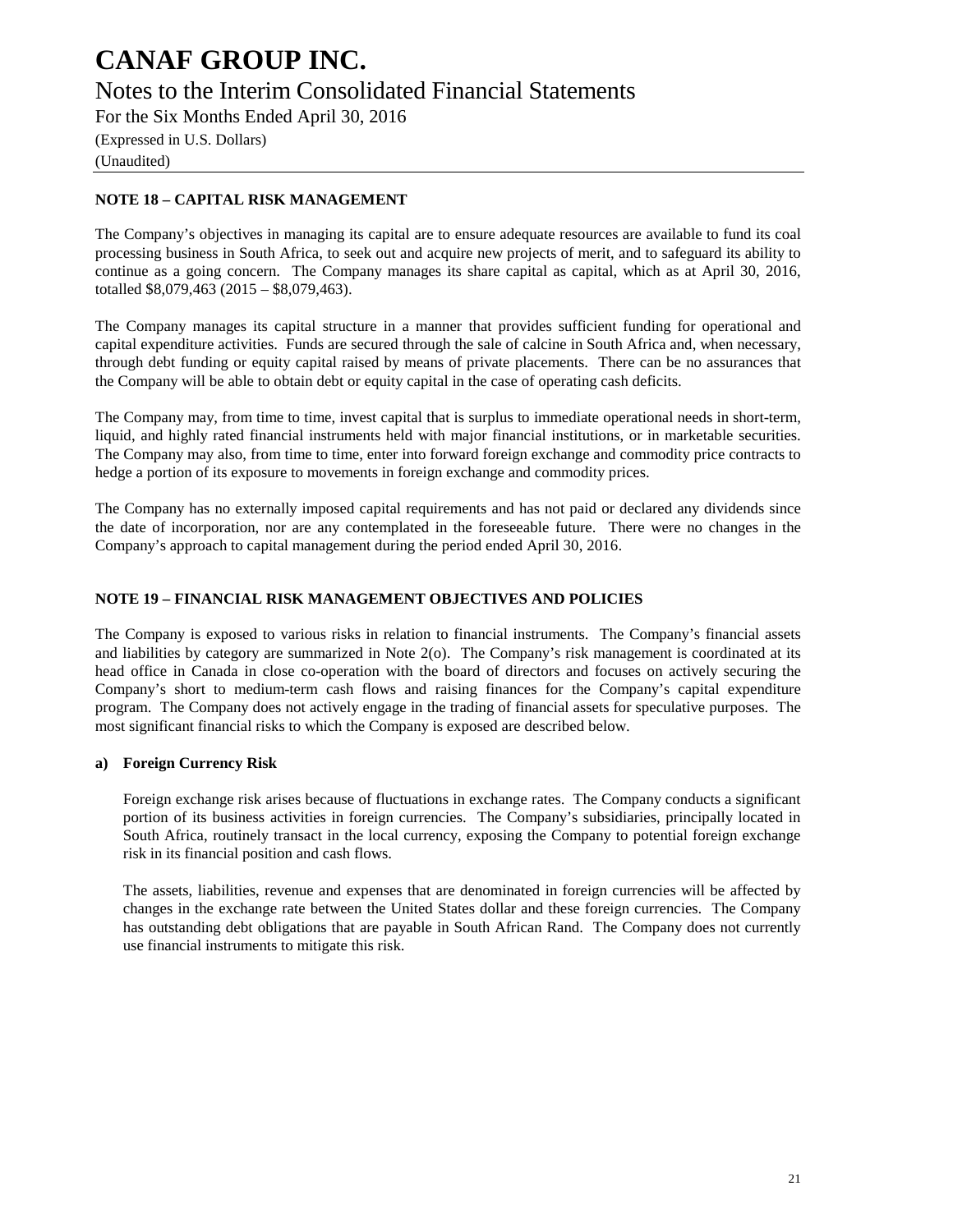### Notes to the Interim Consolidated Financial Statements

For the Six Months Ended April 30, 2016

(Expressed in U.S. Dollars)

(Unaudited)

#### **NOTE 19 – FINANCIAL RISK MANAGEMENT OBJECTIVES AND POLICIES (Continued)**

#### **b) Credit Risk**

Credit risk is the risk of loss associated with a counterparty's inability to fulfill its payment obligations. The Company limits its exposure to credit loss for cash by placing its cash with high quality financial institutions and for trade receivables by performing standard credit checks. The credit risk for cash and trade receivables is considered negligible since the counterparties are reputable banks with high quality external credit ratings and customers with no history of default.

The Company has credit risk exposure related to its economic dependence on two customers for its calcine sales (Note 15). The Company has assessed its exposure to credit risk and has determined that no significant risk exists from these concentrations of credit.

#### **c) Liquidity Risk**

Liquidity risk is the risk that the Company will not be able to meet its financial obligations when they become due. The Company ensures, as far as reasonably possible, that it will have sufficient capital in order to meet short-term business requirements, after taking into account cash flows from operations and the Company's holdings of cash. The Company has working capital of \$823,402 as at April 30, 2016. There can be no assurance that the Company will continue to be successful with generating and maintaining profitable operations or will be able to secure future debt or equity financing for its working capital and expansion activities.

#### **d) Interest Rate Risk**

Interest rate risk is the risk that future cash flows will fluctuate as a result of changes in market interest rates. Interest on the Company's bank loan is based on fixed rates, and as such, the Company is not exposed to significant interest rate risk.

#### **e) Commodity Price Risk**

The Company's revenues, earnings and cash flows are directly related to the volume and price of calcine sold and are sensitive to changes in market prices over which it has little or no control. The Company has the ability to address its price-related exposure through the use of sales contracts.